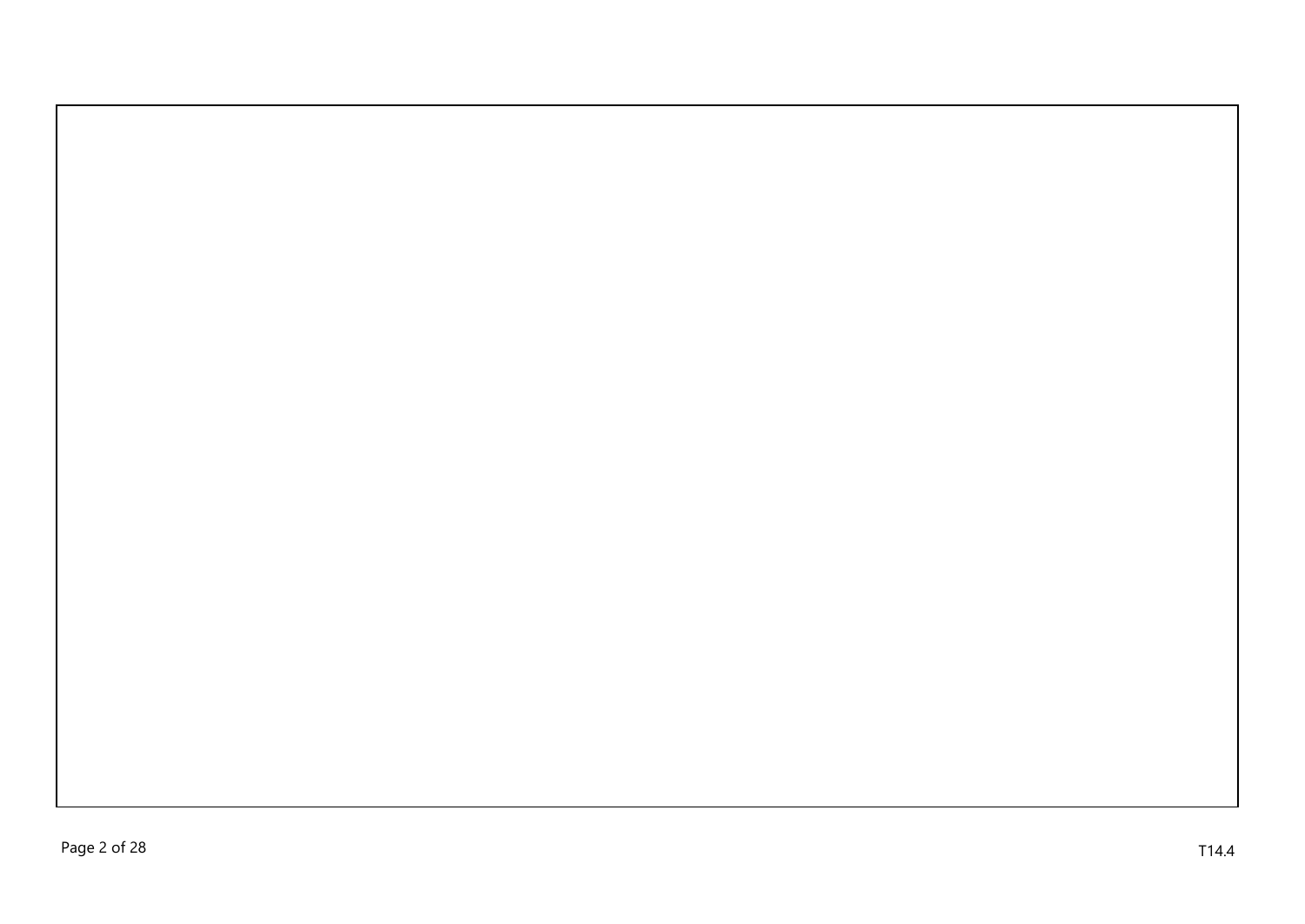| #              | Island | House Name        | Name                   | Sex       | National ID | ېره پر شه                                    | ىئرىتر                                       |
|----------------|--------|-------------------|------------------------|-----------|-------------|----------------------------------------------|----------------------------------------------|
| Male'          |        |                   |                        |           |             |                                              |                                              |
|                | Male'  | M. Ahi            | Mohamed Ahmed Manik    | M         | A009668     | و• مەر                                       | כנסני נסנינים                                |
| $\overline{c}$ | Male'  | M. Ahi            | Aishath Mohamed Manik  | F         | A039088     | ە بەر                                        | و مشور ورور در در                            |
| 3              | Male'  | M. Ahi            | Mariyam Mohamed Manik  | F         | A039089     | و• مەر                                       | ג סגם פג סג כגער.<br>במחגב בגמבניבייטי       |
| 4              | Male'  | M. Ahi            | Ahmed Mohamed Manik    | M         | A046738     | ە بەر                                        | גפג כ כגסגבג כ<br>גגבת כגתכתכתית             |
| 5              | Male'  | M. Ahi            | Aminath Alaniya Fathy  | F         | A330394     | وستركر                                       | أزويته أكريتك والمجم                         |
| 6              | Male'  | M. Ahigas         | Hafsa Ibrahim          | F         | A038506     | ە بە ئەيدىم ك                                | بروية مصريرة                                 |
| $\overline{7}$ | Male'  | M. Ahigas         | Aminath Nasheedha      | F         | A043978     | ە . ئەر <sub>ى</sub> ئە                      | أأترسكم الكرشوقر                             |
| $\bf 8$        | Male'  | M. Ahigas         | Samiya Ibrahim         | F         | A044552     | ە بە ئەيدىم ك                                | گردگر مره گردگر                              |
| 9              | Male'  | M. Ahigas         | Seema Ibrahim          | F         | A044952     | ە . ئەر <sub>ى</sub> ئە                      | 5, 50, 5                                     |
| 10             | Male'  | M. Ahigas         | Aneesa Ibrahim         | F         | A044953     | د . م <i>ذب</i> وَ ک                         |                                              |
| 11             | Male'  | M. Ahigas         | Moosa Naseem           | ${\sf M}$ | A098837     | د . م <i>ذب</i> ری ک                         | ر پيءِ موس <sub>و</sub> و<br>ا               |
| 12             | Male'  | M. Ahigas         | Ahmed Arif             | ${\sf M}$ | A159355     | د · مەرئەت<br>م                              | پر و و<br>  پر پر و تر<br>ەربىرى             |
| 13             | Male'  | M. Ahigas         | Ibrahim Akmal          | M         | A167547     | د . مړنړ شه                                  |                                              |
| 14             | Male'  | M. Ahigasdhoshuge | Hafeeza Ahmed          | F         | A038502     | ه ۱۰ م کری مسجد و بر<br> - د م کری مسجد ترین | برَوٍ يُو در د                               |
| 15             | Male'  | M. Ahigasdhoshuge | Shahir Abdul Sattar    | ${\sf M}$ | A041112     | و٠ مرکز صور و ›<br>د ۱ مرکز سوتولوی          | شر د ده ده ده دور<br>شرر پره ترجمه           |
| 16             | Male'  | M. Ahigasdhoshuge | AISHATH ABDUL SATTAR   | F         | A045272     | و٠ دکرری سودرو د<br>د ۱ دکرری سودروری        | ه در ده ده ده ده دو<br>په شوه په هند سهره پر |
| 17             | Male'  | M. Ahigasdhoshuge | Aminath Abdul Sattar   | F         | A055514     | و٠ دکرری سوتورو د<br>د ۱ دکرری سوتوروی       | د ده ده ده ده ده د                           |
| 18             | Male'  | M. Ahigasdhoshuge | Zulaikha Abdul Sattar  | F         | A056447     | و٠ دکرری سودرو د<br>د ۰ دکرری سودروری        | 22010202 2022                                |
| 19             | Male'  | M. Ahigasdhoshuge | Hussain Furushan       | ${\sf M}$ | A081670     | و٠ دکرری سوتورو د<br>د ۱ دکرری سوتوروی       | برسكريش وحرجتمش                              |
| 20             | Male'  | M. Ahigasdhoshuge | Aishath Ihuma          | F         | A157769     | و٠ کړيو کولووه<br>د کړي                      | وكرو المرادة                                 |
| 21             | Male'  | M. Ahigasdhoshuge | Fathimath Lubaina      | F         | A157928     | و٠ دکرری سودرو د و د<br>د ۱۰ دکری سودروری    | ژوده دەرىر                                   |
| 22             | Male'  | M. Amazon         | Dr. Abdulla Nazeer     | M         | A035811     | ے پر دی رہ<br>د ۱ امریکی س                   | بده بر بره دالله سمع مر                      |
| 23             | Male'  | M. Amazon         | AIESHATH SHEHENAZ ADAM | F         | A041433     | ے پر دے مگر<br>ح• مرحبے مگر                  | أشهر شده و دره                               |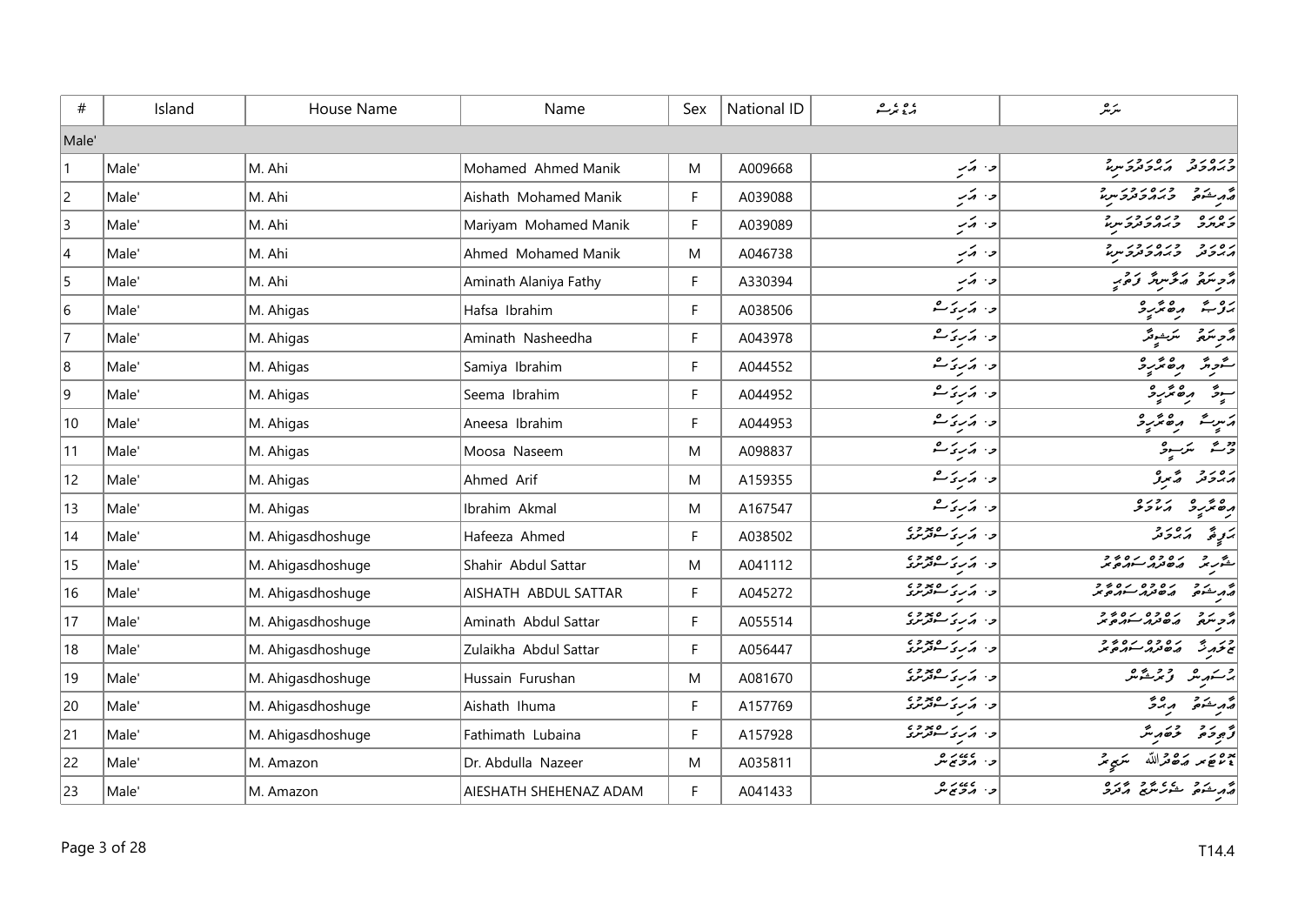| 24           | Male' | M. Amazon        | Dr. Mariyam Suzy Adam   | F         | A041438 | د ، مردم شر                                            | بده د بر د دره دره بردره<br>۱۶ نوع بر و برورو کرد بر |
|--------------|-------|------------------|-------------------------|-----------|---------|--------------------------------------------------------|------------------------------------------------------|
| 25           | Male' | M. Amazon        | Mohamed Shamy Adam      | M         | A041540 | د مصره<br>د مردمخ ش                                    | ورەرو ئەرە بورە                                      |
| 26           | Male' | M. Amazon        | Abida Mohamed           | F         | A056670 | ے پر دی رہ<br>د ۱ مرد ہے س                             | أشهر وره دو                                          |
| 27           | Male' | M. Amazon        | Amri Amaan Nazeer       | F         | A106227 | ے پر دے<br>و• مرد نع ش                                 | גף גלית האת ה                                        |
| 28           | Male' | M. Amazon        | Zara Samy               | F         | A156131 | ے پر دے<br>و• مرد نح س                                 | تج تم ستموي                                          |
| 29           | Male' | M. Anangaa       | Ahmed Nilam             | M         | A037185 | و٠ د سرسري                                             | رەرد بردۇ                                            |
| 30           | Male' | M. Anangaa       | Aishath Noora Nilam     | F         | A158942 | و٠ د سرسري                                             | أصمر شوه المسترجم المرتجر                            |
| 31           | Male' | M. Asiya Manzil  | Aminath Asiya           | F         | A043627 | ى بۇ سە <i>نگەنگىنى</i> ئى                             | أرمح سنعو أرائبه وتراثر                              |
| 32           | Male' | M. Asiya Manzil  | Abdulla Niyaz           | ${\sf M}$ | A060115 | د . ئ <i>ۇسىر ئەڭ ئىرى</i> ئى                          | 50 محمدالله سرمزیم                                   |
| 33           | Male' | M. Asrafee Hiyaa | Mohamed Nafees          | M         | A039180 | د · م سومگرو پر پژ                                     | دره در د سربي ه                                      |
| 34           | Male' | M. Asrafee Hiyaa | Aminath Mohamed         | F         | A096838 | <sub>د ·</sub> م <sup>ر</sup> شوئد پ <sub>و</sub> ر پژ | أمر وره دره                                          |
| 35           | Male' | M. Asrafee Hiyaa | Hammadh Mohamed         | ${\sf M}$ | A341120 | د · مەسىمىتى بەرگە                                     | ره ۶ وره رو<br>برمرکس تربرمرکس                       |
| 36           | Male' | M. Asrafee Hiyaa | Nayif Mohamed           | M         | A404212 | د · م سوئد پورېژ                                       | أشرو ورورد                                           |
| 37           | Male' | M. Asrafeege     | Adam Ibrahim            | M         | A050117 | د . م <i>ر ش</i> مر <sub>کو</sub> ر                    | أرمزد مصرير                                          |
| 38           | Male' | M. Asrafeege     | Ahmed Nashath Adam      | M         | A057463 | د . ئەس <sup>مى</sup> دى <sub>ر</sub> ى                | ر ور و برده د و در و                                 |
| 39           | Male' | M. Asrafeege     | Mohamed Hisham Adam     | ${\sf M}$ | A057464 | <sub>و</sub> . پر عبرې په                              | ورەرو رىشى ئەرە                                      |
| 40           | Male' | M. Aveela        | Aminath Fathy           | F         | A007277 | <sub>ح</sub> . مَءٍ قَر                                | أأزجر سكتم وأحربها                                   |
| 41           | Male' | M. Aveela        | Mohamed Fathy           | M         | A007278 | <sub>ى: م</sub> ەھمەتى                                 | و ره ر د و د و<br>د بر بر د و وبر                    |
| 42           | Male' | M. Aveela        | Fathimath Abida Hussain | F         | A053194 | <sub>ى: م</sub> ەھرىچە                                 | 323222                                               |
| $ 43\rangle$ | Male' | M. Aveela        | Mariyam Khatherine      | F         | A053196 | <sub>ح</sub> . برَ <sub>حٍ م</sub> حَّر                | رەرە بەەيرىر                                         |
| 44           | Male' | M. Aveela        | Ismail Fathy            | M         | A053197 | والمكامي قم                                            | أراع ومحمد والمحمد                                   |
| 45           | Male' | M. Blue Fish     | Ali Shiyam              | M         | A039998 | و، ھۆرىش                                               | أرشح المشرور                                         |
| 46           | Male' | M. Blue Fish     | Ismail Azmath           | M         | A052906 | د . <i>هڅو</i> ځه                                      | وستوصف وسنعوض                                        |
| 47           | Male' | M. Blue Fish     | Riffath Shiyam          | ${\sf M}$ | A052908 | د. گۇنوپ                                               | بروره و شوروه                                        |
| 48           | Male' | M. Blue Fish     | Abdulla Shiyam          | M         | A076607 | و. ھۇرىشە                                              | برة قرالله خو <i>مرد</i>                             |
| 49           | Male' | M. Blue Fish     | Mohamed Abaan Shiyam    | M         | A330089 | <mark>و. ھڅوب</mark> ه                                 | 2010 - 2010 - 2017<br>2010 - 2010 - 2010 - 2010      |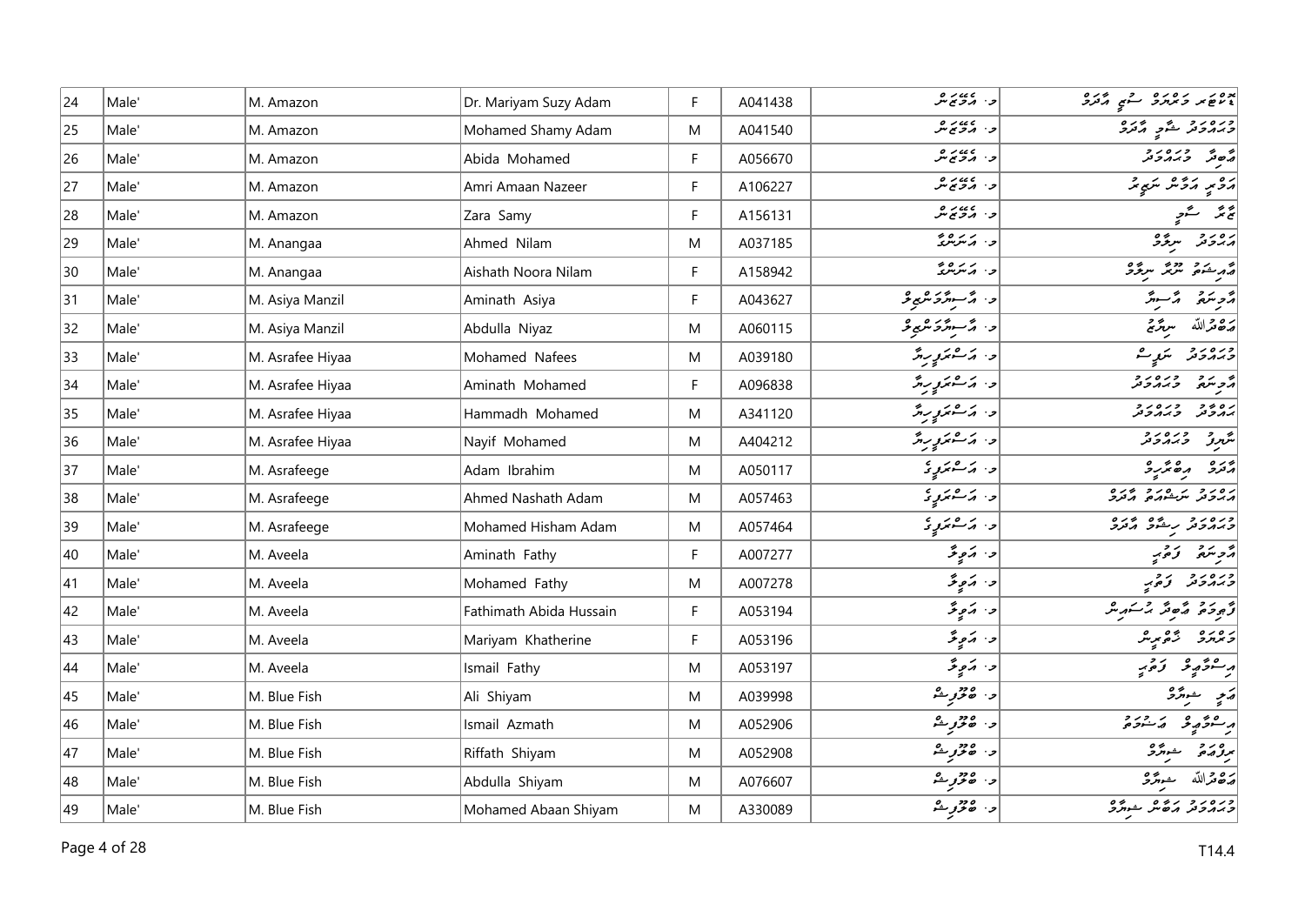| 50 | Male' | M. Blue Fish       | Ahmed Amaan Shiyam    | M  | A330093 | و. ھۆرىيە                                              | رور د رو په شورگر                         |
|----|-------|--------------------|-----------------------|----|---------|--------------------------------------------------------|-------------------------------------------|
| 51 | Male' | M. Charlotte       | Mohamed Reeman        | M  | A026244 | و · گوگره<br>و · گوگره                                 | ورەرو برۇش                                |
| 52 | Male' | M. Charlotte       | Aminath Ismail        | F. | A026245 | $\begin{bmatrix} 0 & x & x \\ y & z & z \end{bmatrix}$ | مُرْحِسَمَ مِنْ مِحْمَدٍ حَمْ             |
| 53 | Male' | M. Charlotte       | Ismail Manik          | M  | A082795 | و به گاه چ                                             | ار جنگو توکر برد <sup>2</sup>             |
| 54 | Male' | M. Day star        | MUSSIDA MOHAMED DIDI  | F  | A049600 | ح به عن ه هم محر<br>ح به عن <mark>س</mark> م ها مو     |                                           |
| 55 | Male' | M. Day star        | Mariam Faiha Mohamed  | F  | A092167 | ر بي صحيح بر                                           |                                           |
| 56 | Male' | M. Dhiguthiyaramaa | Fathmath Shifanaz     | F  | A040606 | و . مر <sub>و</sub> م مرکز گر                          | أرموحا محسورة مترجم                       |
| 57 | Male' | M. Dhiguthiyaramaa | Ahmed Shiyah          | M  | A050587 | و . مر <sub>و</sub> ح و کر کر د                        | رەرد شەر                                  |
| 58 | Male' | M. Dhiguthiyaramaa | Ibrahim Waheed        | M  | A056434 | و . در د و پر پر د                                     | وە ئۇرۇ كەرلىر                            |
| 59 | Male' | M. Dhiguthiyaramaa | Aishath Shahnaz       | F  | A056502 | و . در د و پر بر د                                     | ه در در ده ده<br>مارشومی شرکتری           |
| 60 | Male' | M. Dhiguthiyaramaa | Aminath Sharafnaz     | F. | A079313 | د ۰ دره و تر برگ                                       | د بره دره ده و ده<br>مرد سور شورو سرد     |
| 61 | Male' | M. Dhohthadafige   | Aishath Nazeera       | F  | A037867 | د به ده در با<br>د ترموناتور                           | وكركو تكفرنك                              |
| 62 | Male' | M. Dhohthadafige   | Ahmed Waheed          | M  | A038920 | د بوه را را م<br>د ترمونا تور                          | ره رو درو<br>مرکز و کارم                  |
| 63 | Male' | M. Dhohthadafige   | Mohamed Waheed Ahmed  | M  | A038921 | د . تر <i>مرد .</i><br>د . تر <i>مرد و د د</i>         | ورەر د پر د رور د<br>دېرمرحتر کوير مهرحتر |
| 64 | Male' | M. Dhohthadafige   | Abriyyath Easa        | F  | A054486 | د بوه را را م<br>د ترمونا تور                          | Le sinsen                                 |
| 65 | Male' | M. Dhohthadafige   | Aminath Hassan Waheed | F  | A064699 | د . محرور د .<br>د . محرد هره د بر                     | ۇ ئەستىم ئەسكەش ئەيدىگە                   |
| 66 | Male' | M. Dhohthadafige   | Ibrahim Hazmath       | M  | A074641 | <sub>و</sub> . بره در پا                               | مەھگرو بەدە                               |
| 67 | Male' | M. Dhohthadafige   | Fathimath Hassan      | F. | A151367 | بره در ر<br>د گرده د در                                | ۇ بۇرە بەسكەش                             |
| 68 | Male' | M. Dhohthadafige   | Mariyam Shaheedha     | F  | A318521 | ه به مرد با<br>د افرا <i>زه و و د</i>                  | و صرح شمریمر                              |
| 69 | Male' | M. Dhoonifushi     | Moosa Ahmed           | M  | A024787 | د . قرمبر تر<br>م                                      | وحرث أبراه ورواح                          |
| 70 | Male' | M. Dhoonifushi     | Ajwad Shakeel         | M  | A034283 | د. نژمبرژ مر                                           | أرورو بشريده                              |
| 71 | Male' | M. Dhoonifushi     | Abdullah Shiyam       | M  | A048785 | ح التحري <i>س في م</i> ر                               | مَرْهُ قَرَاللّه شَعْمَرْتُرْ             |
| 72 | Male' | M. Dhoonifushi     | Mohamed Ikram         | M  | A064269 | و به فرسر توسیر<br>مرگ                                 | כנסנכ הסיבים<br>כמהכת העיבב               |
| 73 | Male' | M. Dhoonifushi     | Jawad Shakeel         | M  | A078331 | د . قرمرو مر                                           | ر و د<br>قع قرص سنتمبر ش                  |
| 74 | Male' | M. Dhoonifushi     | Fathimath Eahan       | F. | A086361 | د . قرمرو <sub>مر</sub>                                | وٌوِدَهُ پِرِ سُر                         |
| 75 | Male' | M. Dhoonifushi     | Ahmed Eagan           | M  | A094133 | د <sub>:</sub> تژمرتر <sub>مر</sub>                    | أرەر دۇش                                  |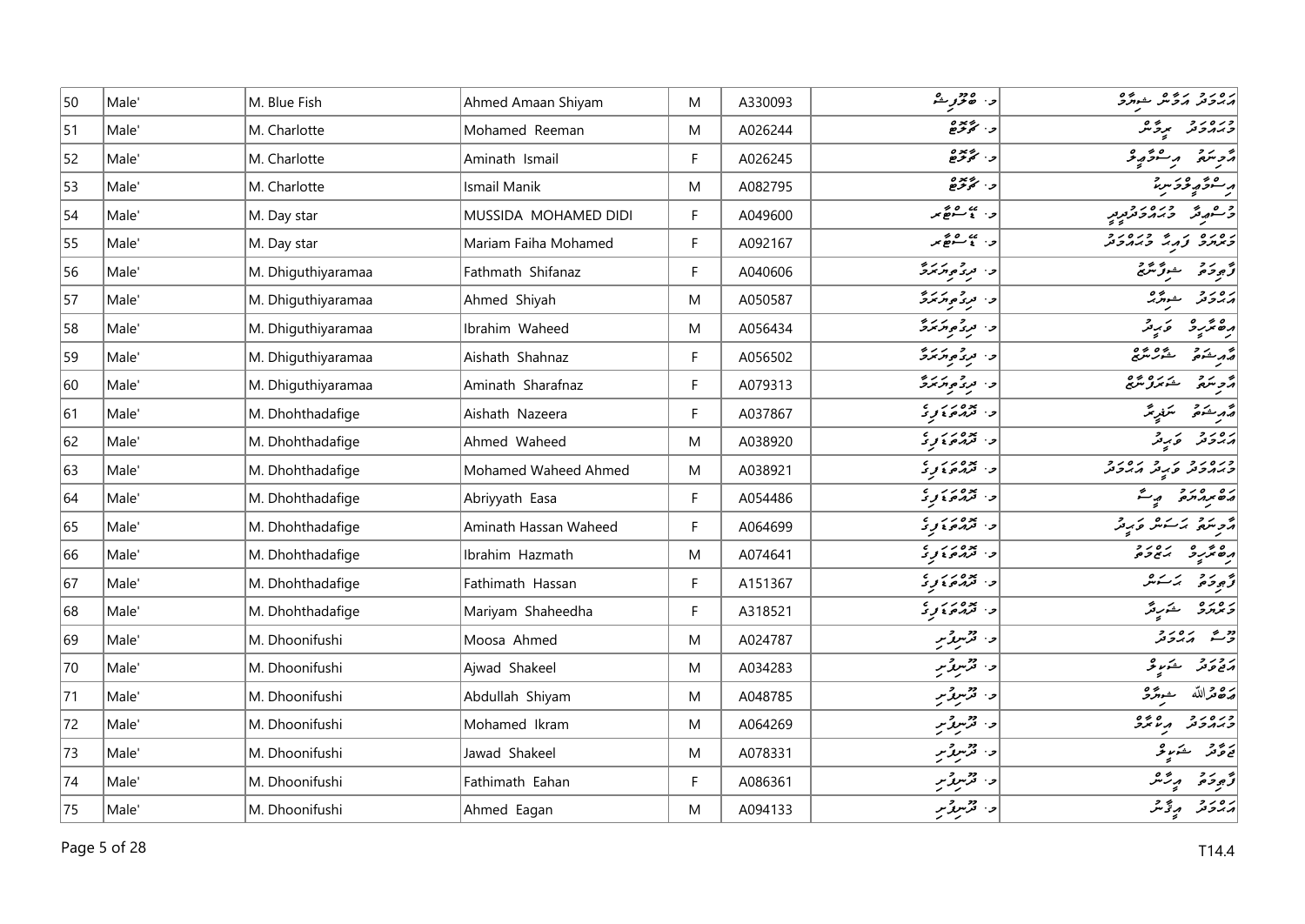| 76  | Male' | M. Dhoonifushi | Aminath Rasheeda               | F         | A094331 | و. قرمبر قرمر                                                                          | ە ئەرەپتە ئەسپەتىر<br>مەرىبى ئەرەپتى<br>مەسىر ئەرەپتى       |
|-----|-------|----------------|--------------------------------|-----------|---------|----------------------------------------------------------------------------------------|-------------------------------------------------------------|
| 77  | Male' | M. Dhoonifushi | Hussain Ifran                  | M         | A094332 | <br> - مُرْسِدُ سِ                                                                     |                                                             |
| 78  | Male' | M. Dhoonifushi | Fathima Jasra Jawad            | F         | A387185 | وستقبلتر فمر                                                                           | توجو تح سوتر بروج                                           |
| 79  | Male' | M. Dhoonifushi | Aman Jinan Bin Abdullah Shuaib | M         | A430184 | و· قرمبر قرمر                                                                          | روه و غرير و مرودالله شور و                                 |
| 80  | Male' | M. Echo        | Abdulla Shareef                | ${\sf M}$ | A023506 | $\overset{\mathcal{C}}{\mathcal{L}}\overset{\mathcal{L}}{\mathcal{A}}\cdot\mathcal{P}$ | أرة فرالله خوميرو                                           |
| 81  | Male' | M. Echo        | Aishath Reema                  | F         | A023507 | $\overset{\mathcal{C}}{\mathcal{L}}\mathcal{A}\cdot\mathcal{I}$                        |                                                             |
| 82  | Male' | M. Echo        | Fathimath Shareef              | F         | A023508 | $\frac{\partial c}{\partial \rho}$ . $\frac{\partial c}{\partial \rho}$                | وُجِرِدَةٍ شَهْرِوْ                                         |
| 83  | Male' | M. Echo        | Ahmed Yasir                    | M         | A032503 | $\overline{\mathcal{C}_{\mathcal{F}}$                                                  | دەرو ئۇسىتى                                                 |
| 84  | Male' | M. Echo        | Mohamed Athif                  | ${\sf M}$ | A036744 | $\frac{\partial c}{\partial \rho}$ . $\frac{\partial c}{\partial \rho}$                | وره رو وه و                                                 |
| 85  | Male' | M. Echo        | Ahmed Aaidh Athif              | M         | A157419 | $\frac{\partial c}{\partial x \cdot \partial y}$                                       | גפגב הגב הבנ                                                |
| 86  | Male' | M. Echo        | Mohamed Affan Abdul Wahid      | M         | A164646 | $\overset{\mathcal{C}}{\mathcal{L}}\overset{\mathcal{C}}{\mathcal{A}}\cdot\mathcal{P}$ |                                                             |
| 87  | Male' | M. Echo        | Mohamed Leewan Yasir           | M         | A331352 | $\begin{vmatrix} 0 & 0 \\ 0 & 0 \end{vmatrix}$                                         | ورەرو پەھە ئۆسىۋ                                            |
| 88  | Male' | M. Echo        | Ismail Zaan Athif              | M         | A342987 | $c_{\lambda}$ . $\lambda$                                                              | رەم ۋە ئەھ ئە                                               |
| 89  | Male' | M. Echo        | Ibrahim Shaffan Abdul Wahid    | ${\sf M}$ | A351920 | $\overset{\mathcal{C}}{\mathcal{L}}\mathcal{S}\cdot\mathcal{S}$                        | ه ده ده ده ده ده ده د د<br>پره تر رو شهروس پره تر ترو بر تر |
| 90  | Male' | M. Exeter      | Maryam Fasana Ahmed            | F         | A024728 |                                                                                        | ره ره به شهر در د                                           |
| 91  | Male' | M. Exeter      | Ibthishama Ahmed Saeed         | F         | A028024 | $ s^{\prime}\rangle$ ر وگریج تنم                                                       | مەھم شىڭ مەدرە سىھەت                                        |
| 92  | Male' | M. Exeter      | Aminath Mohamed Didi           | F         | A048452 | $\left  \begin{array}{c} c & c \\ c & d \end{array} \right $                           | أأدرو وروروبر                                               |
| 93  | Male' | M. Exeter      | Naheez Ahmed Saeed             | M         | A050679 | $\left  \begin{array}{ccc} & c & c \\ & c & c & d \end{array} \right $                 | بترباج ورودو كرياته                                         |
| 94  | Male' | M. Exsal       | Hassan Shafeeu                 | M         | A069496 | ى ئەھمىسكى                                                                             | يركبش الحكمورة                                              |
| 95  | Male' | M. Exsal       | Hawwa Mizna                    | F         | A069497 | د . د ۷ کرو                                                                            | رەپە دېم                                                    |
| 96  | Male' | M. Exsal       | Hussain Samah                  | M         | A080874 | ە ، دىماسىۋ                                                                            | برسكهر شركر والمحر                                          |
| 97  | Male' | M. Exsal       | Abdulla Niyaz                  | M         | A121444 | د . د ۷ کرو                                                                            | مَدْهَ مَّرَ اللَّهُ مَسْتَرَجَّعَ                          |
| 98  | Male' | M. Feyz        | SHIMLA AHMED                   | F         | A055409 | ر به می                                                                                | لمسوفة المترومر                                             |
| 99  | Male' | M. Feyz        | Mohamed Irfan Easa             | ${\sf M}$ | A078649 | و· تۇنج                                                                                | دره در مرومه په ش                                           |
| 100 | Male' | M. Feyz        | Zakariyya Ahmed                | M         | A103891 | و . محرمج                                                                              | גג פי גפגי                                                  |
| 101 | Male' | M. Feyz        | Mariyam Irfa Easa              | F         | A106492 | و· تونج                                                                                | د وره مرورم پرت                                             |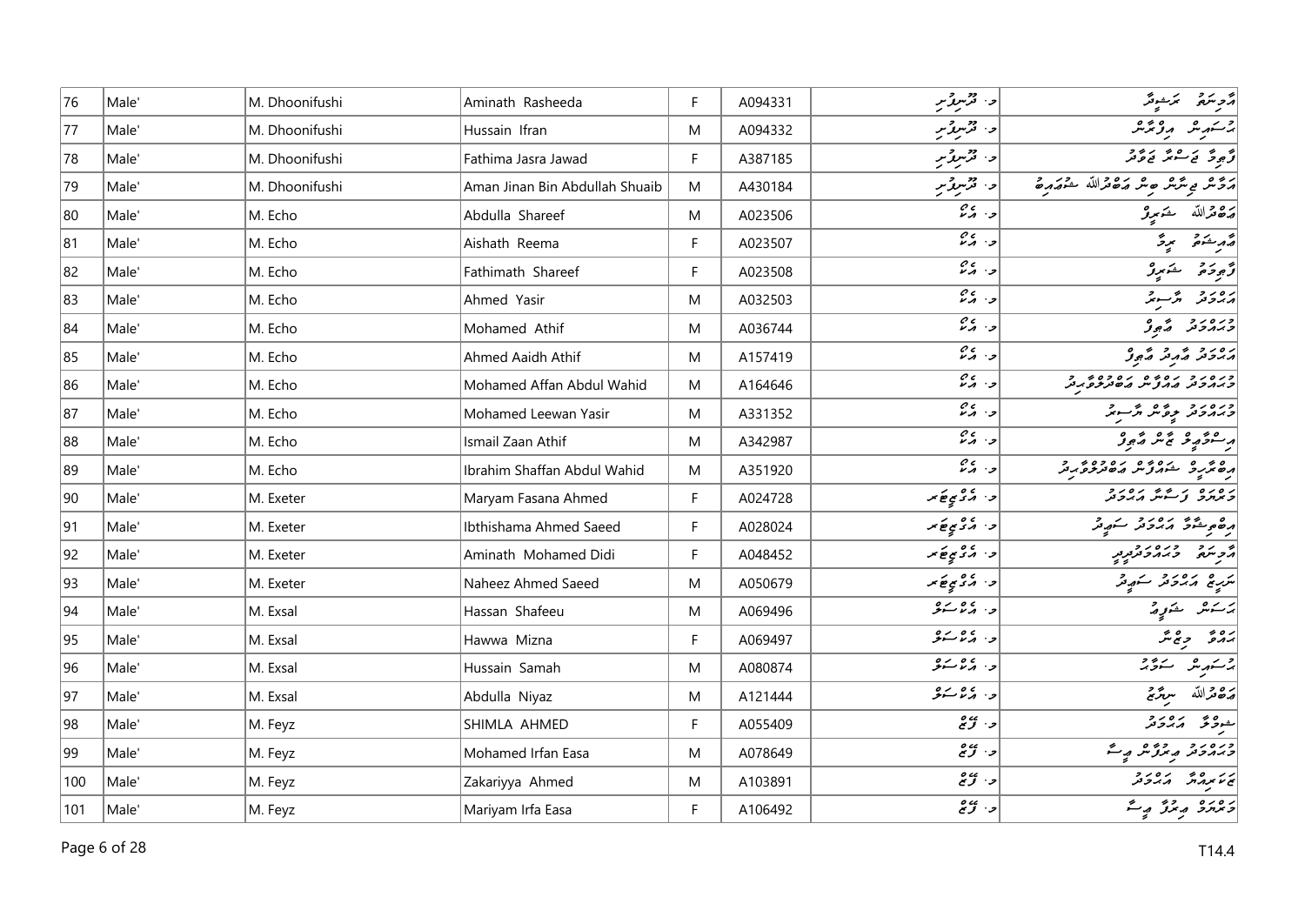| 102 | Male' | M. Feyz       | Fathmath Nasir      | $\mathsf F$ | A106618 | و• تۇنج                                 | ۇ بەر ئەسىر ئەسىر<br>ئىسىمىسى   |
|-----|-------|---------------|---------------------|-------------|---------|-----------------------------------------|---------------------------------|
| 103 | Male' | M. Feyz       | Aminath Saleem      | F           | A114321 | و . نومج                                | أأروبتهم سكود                   |
| 104 | Male' | M. Feyz       | Ahmed Ikram Easa    | M           | A307713 | و• تۇنج                                 | גפגב בשית ביי                   |
| 105 | Male' | M. Feyz       | Aishath Sarah       | F           | A333167 | و• تۇنج                                 | أقهر شوقو ستغثر                 |
| 106 | Male' | M. Feyz       | Fathmath Rayya      | F           | A376042 | و· تۇنج                                 | توجدة بره بو                    |
| 107 | Male' | M. Futtaru    | Ali Muaz            | M           | A022609 | כי נמשיק                                | $5.53 - 2.8$                    |
| 108 | Male' | M. Futtaru    | Mohamed Munaadh     | M           | A026249 | د. دورې د                               | ورەر د دەد                      |
| 109 | Male' | M. Futtaru    | Ahmed Mihad         | M           | A103589 | ر ده در                                 | پره پر ورتو                     |
| 110 | Male' | M. Garaadeege | Mahdiyya Ali        | $\mathsf F$ | A037877 | د . ئەنگ <sub>ى</sub> دى                | دومه په کړې                     |
| 111 | Male' | M. Garaadeege | Ahmed Faheem        | M           | A086789 | ل در بر در در در بار<br>احسن میگردید که | برەر ئەرۋ                       |
| 112 | Male' | M. Gemana     | Hawwa Moosa         | F.          | A051938 | وسيمخ تتر                               | رەپ دىر                         |
| 113 | Male' | M. Gemana     | Mohamed Shameem     | M           | A055930 | والممح كالكر                            | وبرەر ئى ئۇچۇ                   |
| 114 | Male' | M. Gemana     | Kathma Ibrahim      | $\mathsf F$ | A066307 | والميمخ متر                             | دوو مەھەرد                      |
| 115 | Male' | M. Gemana     | Dawood Salah Dawson | M           | A143813 | وسيحت شكر                               |                                 |
| 116 | Male' | M. Gemana     | Noor Dawson         | F           | A146265 | ە ، ئەقەتتە                             | پېړسه می د سکه پر               |
| 117 | Male' | M. Hainaa     | Abdul Haleem Yoosuf | M           | A000211 | د . زړېتر                               | גם כם גם נכנים<br>השתיכה בכ"ח ה |
| 118 | Male' | M. Hainaa     | Mariyam Saeeda      | F           | A038397 | د· ئەرىتر                               | و دره سکه تر                    |
| 119 | Male' | M. Hainaa     | Ahmed Sanil         | M           | A122291 | ە بەر ئىگە                              | رورو گرو                        |
| 120 | Male' | M. Hainaa     | Fathmath Zeeniya    | $\mathsf F$ | A122318 | د . زړېنگه                              | رٌودَهُ پِسِرٌ                  |
| 121 | Male' | M. Hainaa     | Ibrahim Haleem      | M           | A138374 | و· ئەرىتر                               | رەپرىۋە بەرۋ                    |
| 122 | Male' | M. Heelaa     | Ahmed Nazeef        | M           | A099345 | وسيرتخ                                  | رەرو ئىرو                       |
| 123 | Male' | M. Heelaa     | Ali Hamdhan         | M           | A144102 | وسيرتخ                                  | أەسمج الركافيرىغر               |
| 124 | Male' | M. Hero       | Mohamed Shameem     | M           | A001324 | د . رِنْدُ                              | ورەرو ئوۋ                       |
| 125 | Male' | M. Hero       | Zubair Ibrahim      | M           | A009420 | وسي چې                                  |                                 |
| 126 | Male' | M. Hero       | Hussain Rifau       | M           | A063437 | د . رپژ                                 | بر سکر مگر محرکہ محمد کر        |
| 127 | Male' | M. Hero       | Aminath Rifau       | F           | A063438 | و . رِچْ                                |                                 |
|     |       |               |                     |             |         |                                         |                                 |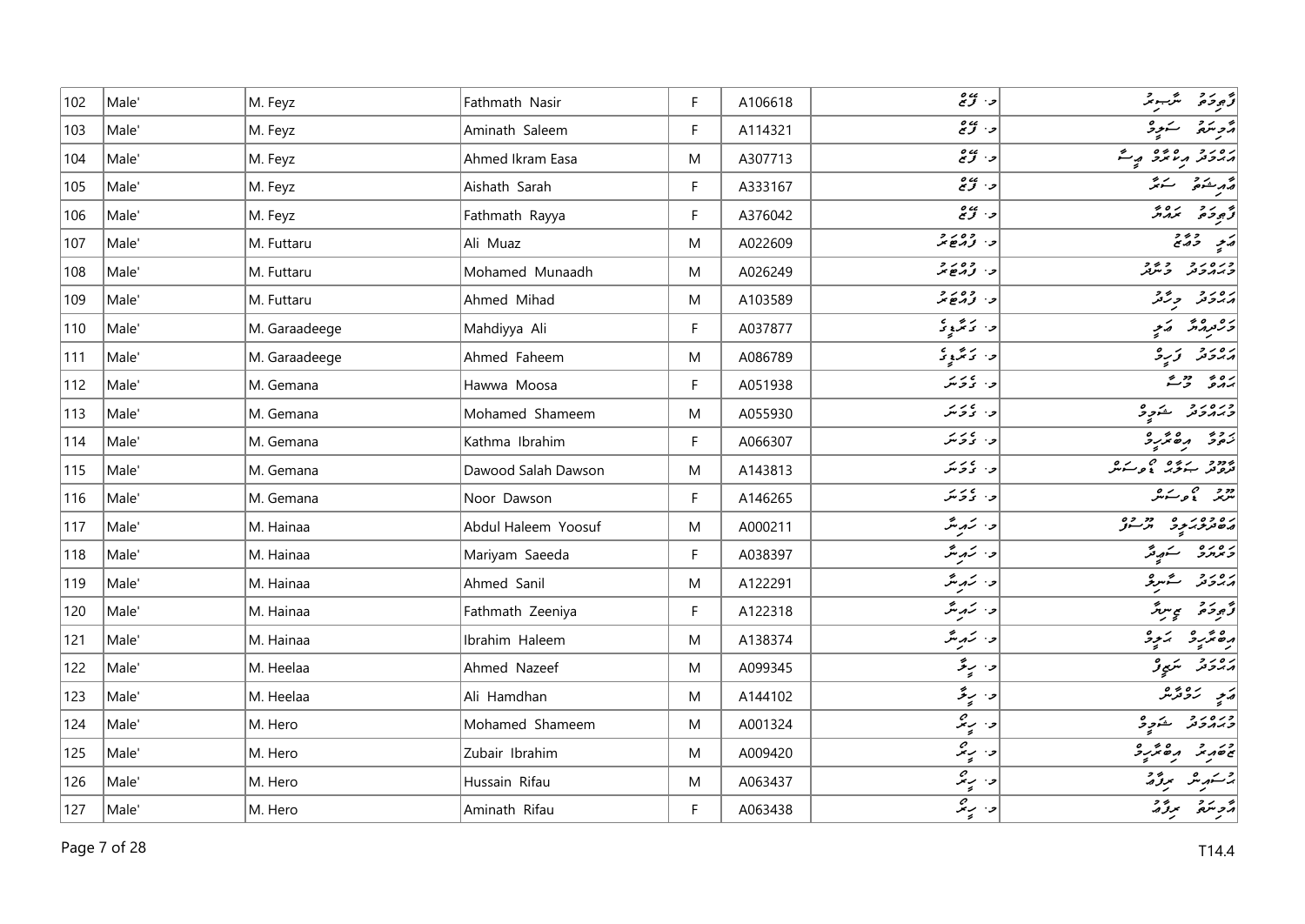| 128 | Male' | M. Hero         | Hassan Rifau              | M           | A063440 | د . رِبْر                                         | پرستانلر ہوتی تھ                                      |
|-----|-------|-----------------|---------------------------|-------------|---------|---------------------------------------------------|-------------------------------------------------------|
| 129 | Male' | M. Hero         | Ahmed Shammas Mohamed     | M           | A098976 | وسي چ                                             | رەرد ررەپرە درەرد<br>مەردىر شەمەرگ دىمەدىر            |
| 130 | Male' | M. Hero         | Aishath Azma Abdul Rauf   | F           | A160588 | د . رِبْرُ                                        | מ מי כי מי מים מים מים<br>האמיים היאידי השינה מינה צ  |
| 131 | Male' | M. Hero         | Aishath Dhimna Ibrahim    | F           | A162710 | د . رپمه                                          | ړ ده ده ده پره پر ده                                  |
| 132 | Male' | M. Hero         | Mohamed Ubaid Ibrahim     | M           | A162711 | د . رِبْرُ                                        | כנסגב בנגב הסתיק                                      |
| 133 | Male' | M. Hero         | Shama Mohamed             | F           | A305551 | د . رپر<br>د                                      | ے میں درہ د<br>شاور وبرابرونر                         |
| 134 | Male' | M. Hero         | Yoonus Ibrahim            | M           | A357420 | اح ، رچ<br>ا                                      | درور مشتر                                             |
| 135 | Male' | M. Hide Park    | Ahmed Waheed              | M           | A031939 | ح السكرة ومحرسر                                   | أرورو كالميتر                                         |
| 136 | Male' | M. Hide Park    | Mohamed Waheed            | M           | A033412 | د . ئەر؟ بۇ برى <sub>م</sub>                      | ورورو كردو                                            |
| 137 | Male' | M. Hide Park    | Aishath Rijza             | F           | A042860 | د . ئەر؟ بۇ برى <sub>م</sub>                      | وكرمشكم برقيح                                         |
| 138 | Male' | M. Hide Park    | Fathimath Nausheen Nazim  | F           | A160973 | د . ئەر؟ بۇ برى <sub>م</sub>                      | توجوجة التمشيش اللي                                   |
| 139 | Male' | M. Hikiunimaage | Hassan Manik              | M           | A010508 | בי געג'ית ביצ                                     | ىر سەھ بىر <i>بىر</i>                                 |
| 140 | Male' | M. Hikiunimaage | Aishath Shafaq            | F           | A023359 | وسربرو مرومي                                      | د.<br>د آمر شکور شکوری                                |
| 141 | Male' | M. Hikiunimaage | Mariyam Shabahath         | $\mathsf F$ | A076866 | وسربور مبردهمی                                    | رەرە دەرد<br><i>جىبىرى</i> شە <i>ھ</i> تەم            |
| 142 | Male' | M. Hikiunimaage | Ahmed Shifau              | M           | A264638 | و سرمرو شروع<br>مربر مر                           | ره رو شوور<br>مدرونر شو <i>ؤه</i>                     |
| 143 | Male' | M. Hikiunimaage | Mohamed Shafiu            | M           | A264641 | وسربور مبردهمی                                    | ورەر دېم ئىگى ئە                                      |
| 144 | Male' | M. Hikiunimaage | Abdul Ali Mahdhy          | M           | A349290 | د . رب <sub>ا</sub> ړم ترو <sup>ي</sup>           | גפיפ ג'ב בכינ                                         |
| 145 | Male' | M. Hikiunimaage | Muhammadh Naail Nilam     | M           | A351570 | و سرمار مردمی<br>مسرمار مردم                      | כנסגב יתגב יקבב                                       |
| 146 | Male' | M. Huraa        | Abdul Sattar Hassan       | M           | A044112 | و . رُمَگ                                         | رە دە رە دو برگەر<br>مەھەرم سىمى برگىر                |
| 147 | Male' | M. Huraa        | Shareefa Ibrahim          | F           | A125882 | و٠ رُگُر                                          | ڔۿؠڒڔۮ<br>ىشكىرۇ گ                                    |
| 148 | Male' | M. Huraa        | Hassaan Abdul Sattar      | M           | A129000 | وسمجرنگ                                           | ره مه ده ده ده دو د                                   |
| 149 | Male' | M. Huraa        | Aishath Afaf Abdul Sattar | F           | A129001 | و٠ رُمَرٌ                                         |                                                       |
| 150 | Male' | M. Huraa        | Eefaa Abdul Sattar        | F           | A334731 | والممجمج                                          | ره وه ره د و<br>پره توپر شهره بر<br>ەر ق              |
| 151 | Male' | M. Huraa        | Eemaa Abdul Sattar        | F.          | A334755 | و٠ رُگ                                            | ره وه ره دو.<br>پره تربر سرمونر<br>ورځ<br>خ           |
| 152 | Male' | M. Indiana      | Aishath Rushdha           | F           | A024073 | <sub>ح</sub> . م <sub>ر</sub> شع مَ <i>ن</i> ْتَر | د.<br>در کار شوه<br>تر شەنگە<br>مە <sup>ر</sup> شەنگە |
| 153 | Male' | M. Indiana      | Ibrahim Ajmal             | M           | A024077 | <sub>ح</sub> . م <sub>ر</sub> شو پژ <i>ی</i> ر    | دە ئەر ئەددە                                          |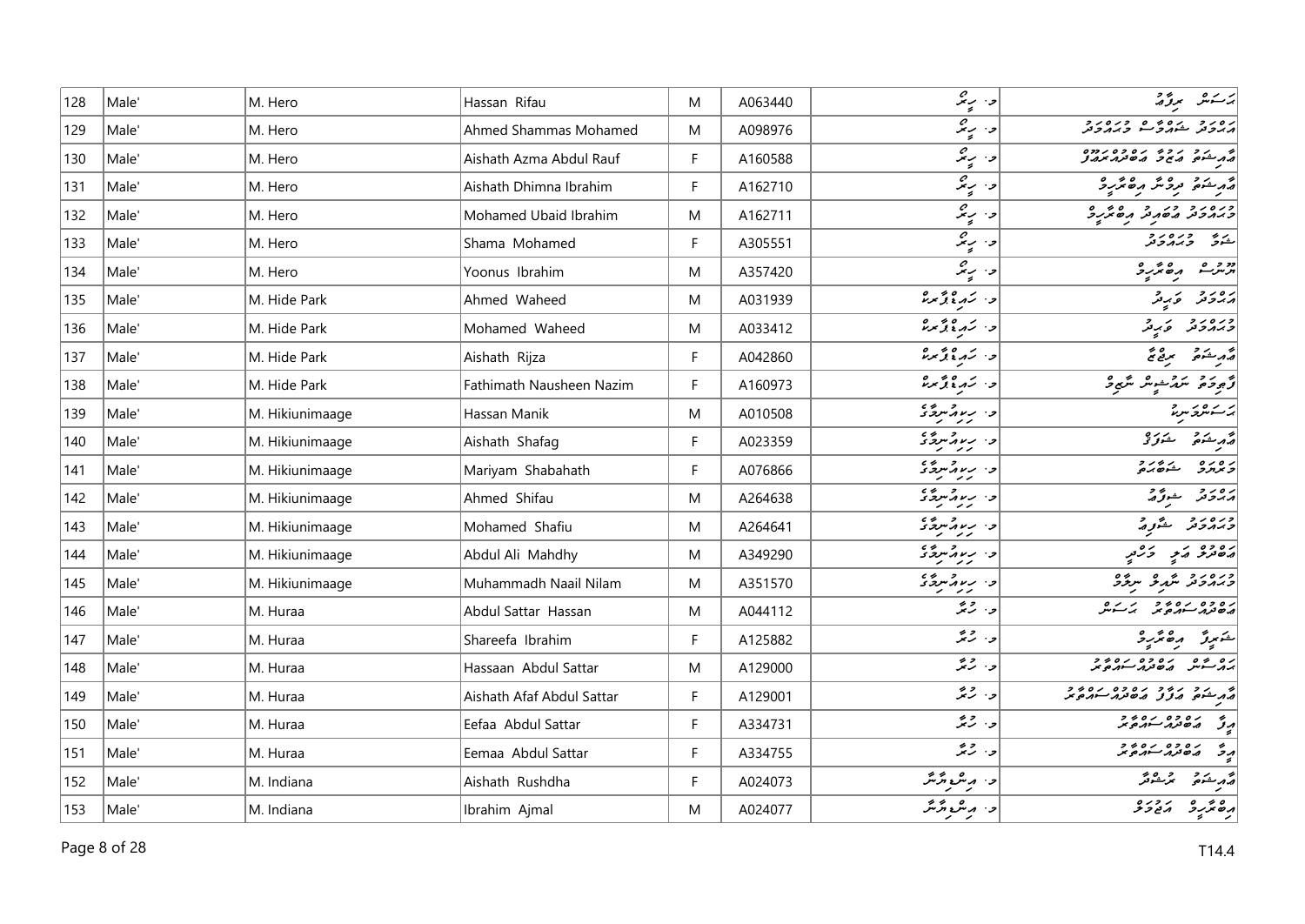| 154 | Male' | M. Indiana           | Aminath Wirudha              | F  | A024079 | ح <sup>.</sup> مریش <sub>و</sub> رمَّتَهُ                        | أأرجب المتعريب                                                                                                 |
|-----|-------|----------------------|------------------------------|----|---------|------------------------------------------------------------------|----------------------------------------------------------------------------------------------------------------|
| 155 | Male' | M. Indiana           | Fathimath Haleem             | F. | A024081 | ح <sup>.</sup> مرىنگ <sub>ە ق</sub> رىنگر                        | و بالمحمد بالمحمد المحمد المحمد                                                                                |
| 156 | Male' | M. Indiana           | Mariyam Majudha              | F  | A101467 | د· م <i>ر مثن</i> مرَّمَّتَر                                     | رەرە روپ <sub>ە</sub><br>جەيرىرى كەنغ                                                                          |
| 157 | Male' | M. Indiana           | Hawwa Hudha                  | F. | A351795 | د· م <i>ر مثن</i> مرَّ مَّر                                      | رە ئەستىر<br>بەيرى رىتر                                                                                        |
| 158 | Male' | M. Indiana           | Mohamed Aiham Ajwed          | M  | A383729 | د· م <i>ر مثم</i> و مُرْمَّر                                     | כנסני גנט גבני<br>כממכת הקנט הבפת                                                                              |
| 159 | Male' | M. Iramaa            | JUHAINA JAMAL                | F. | A040942 | و٠ د برگ                                                         | في كرم سَمَّى فَي حَرَّ حَرْ                                                                                   |
| 160 | Male' | M. Iramaage          | Hussain Nadhir Shameem       | M  | A053041 | و پر پوء<br>و پر پور                                             | بر سکر سر سر شکر شکر دید که در سر در سر در سر در سر در سر در سر در سر در سر در سر در سر سر سر سر سر سر سر سر س |
| 161 | Male' | M. Iramaage          | Aminath Raaya Nadhir         | F  | A333849 | $rac{1}{5550}$                                                   | أأروستم المراكز الكربر                                                                                         |
| 162 | Male' | M. Iramaage          | Maryam Raushaan Nadhir       | F  | A333850 | وسميرون                                                          | رەرە بەدىگە س <i>ۇپرى</i> ر                                                                                    |
| 163 | Male' | M. Javaahiru Vaadhee | Ibrahim Rasheed Hussain      | M  | A010391 | - ئەقرىر ئەرەپر                                                  | رەتمرىر تەسىر ئەسەر                                                                                            |
| 164 | Male' | M. Javaahiru Vaadhee | Zakiyya Hassan               | F. | A032453 | <br> و·  فَاقْرَىرْ مُرْقَّامِرِ                                 | ئى يەر ئەسكە ئىر                                                                                               |
| 165 | Male' | M. Javaahiru Vaadhee | <b>ILYAS HUSSAIN IBRAHIM</b> | M  | A032681 | <sub>ح</sub> . ب <sub>َع</sub> ُ قَرَبِ بَرْقَ <sup>ة</sup> مِرِ | ە ئەش ئەسىر شەھرىرى<br>مەنبەر ئەسىر                                                                            |
| 166 | Male' | M. Javaahiru Vaadhee | Fauziyya Moosa               | F  | A034296 | و·                 وَ مَر مَرْ وَّ مِرِ                          | ز ده ورو ده د                                                                                                  |
| 167 | Male' | M. Javaahiru Vaadhee | Alhaan Rasheed Hussain       | M  | A038711 | و کے قریر قرقر پر                                                | رەپ <sub>ە كەخو</sub> ر ب <sub>ەسكە</sub> ب                                                                    |
| 168 | Male' | M. Javaahiru Vaadhee | Ifham Hussain                | F. | A038728 | و· ئۆگۈرىزگەندە<br>ئ                                             | موردو برسمه عر                                                                                                 |
| 169 | Male' | M. Javaahiru Vaadhee | Ali Rasheed Hussain          | M  | A038729 | <sub>ح</sub> . ب <sub>َع</sub> ُ قَرَبِرْهُ مَرِ                 | كالمي الكرجوش الركسكر مكر                                                                                      |
| 170 | Male' | M. Javaahiru Vaadhee | Idham Hussain                | F. | A038730 | د · نئے قریر ترقی در                                             | معررو برسمه عر                                                                                                 |
| 171 | Male' | M. Javaahiru Vaadhee | Ilmau Hussain Ibrahim        | M  | A038868 | <sub>ح</sub> . ئ <sub>ە</sub> قُرىر ت <sup>ى</sup> رقىمىيە       |                                                                                                                |
| 172 | Male' | M. Javaahiru Vaadhee | Ishmael Rasheed Hussain      | M  | A048252 | د · غ قربر پر قرم                                                | ر قۇم ئۇ ئەشلار بار ئەر                                                                                        |
| 173 | Male' | M. Javaahiru Vaadhee | Ilham Hussain                | F  | A048976 | <br> و· ئۇقرىر ئىرقى تېر                                         | مرورو برخمه ش                                                                                                  |
| 174 | Male' | M. Javaahiru Vaadhee | Mohamed Rasheed Hussain      | M  | A087253 | <sub>و: ئ</sub> ے تَ <i>رُس پر تَ</i> وَمِرِ                     | ورەرو ترىيەتە جاسكەنگ                                                                                          |
| 175 | Male' | M. Javaahiru Vaadhee | NEESHAN IBRAHIM RASHEED      | F  | A095499 | <sub>ج ا</sub> ئ <sub>ە</sub> ئۇ ئ <sub>و</sub> ر بىر ئۇ ئىر     | سيشكر مۇمۇرۇ برخىر                                                                                             |
| 176 | Male' | M. Javaahiru Vaadhee | Thanha Ilyas Hussain Ibrahim | F  | A122615 | و به نوگرېمرگومړ                                                 | و وه معرض بالمسكر من من المسلم المسلم المسلم المسلم المسلم المسلم المسلم المسلم المسلم المسلم المسلم المسلم ال |
| 177 | Male' | M. Javaahiru Vaadhee | Ramha Ilyas Hussain Ibrahim  | F  | A155886 | و به نوگر برگرور                                                 | بروژ مروهز و در شهر شهر مره تربرو                                                                              |
| 178 | Male' | M. Javaahiru Vaadhee | Blaze Hussain                | M  | A378644 | $\sqrt{2\pi\frac{1}{2}}$                                         | قومری بر منهر شر                                                                                               |
| 179 | Male' | M. Javaahiru Vaadhee | Rocksana Shava Ruku          | F. | A390528 | د · غ قر بر پر قربه                                              | د د مړينه په ده<br>برړندنگر سوکړ برړ                                                                           |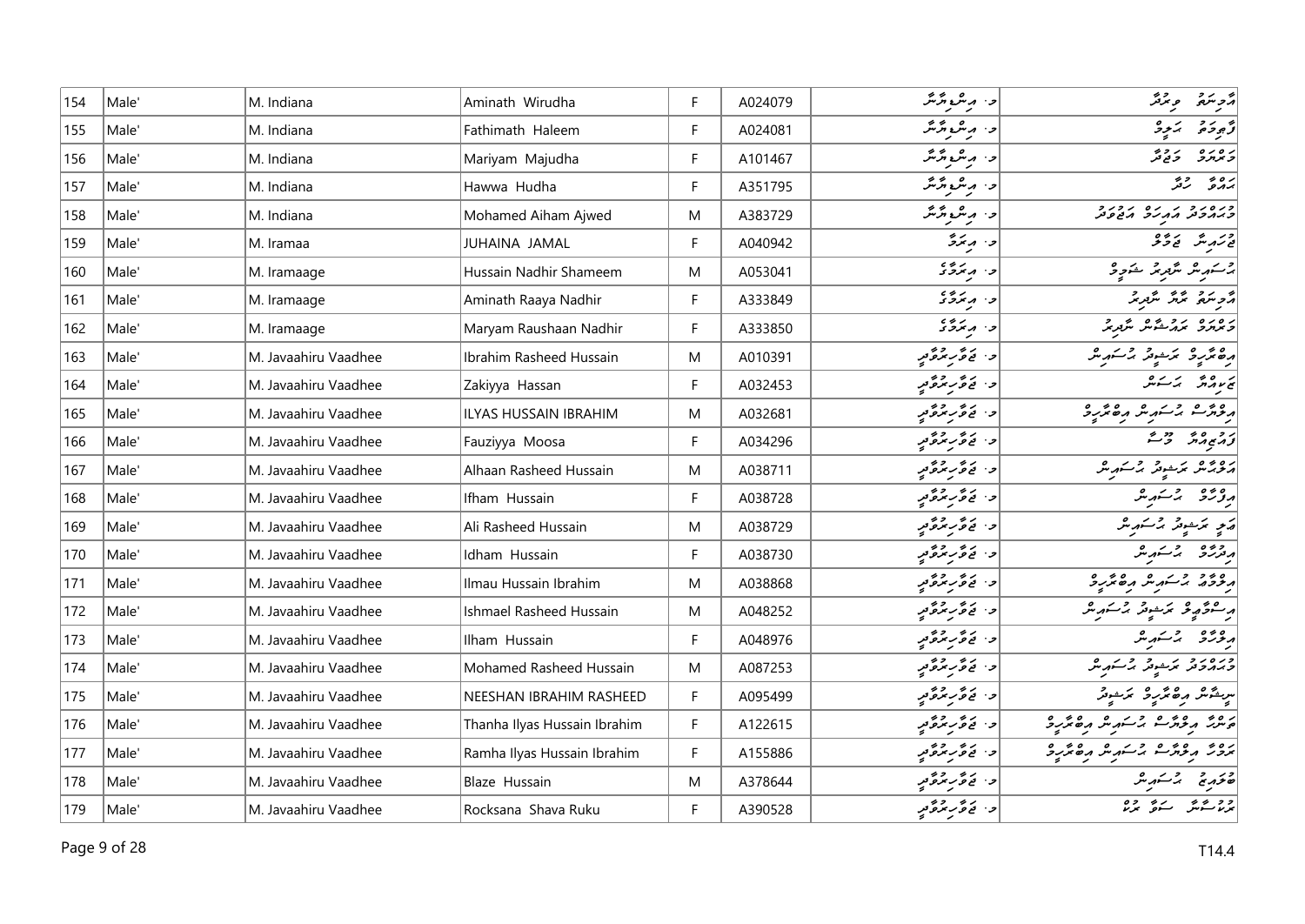| 180 | Male' | M. Jeezaage         | Aishath Reesha Shareef  | F         | A058899 | و· ي <sub>و</sub> ج دُ                 | أأور منكار المحمد المحمد والمحمد والمحمد والمحمد والمحمد والمحمد والمحمد والمحمد والمحمد والمحمد وال |
|-----|-------|---------------------|-------------------------|-----------|---------|----------------------------------------|------------------------------------------------------------------------------------------------------|
| 181 | Male' | M. Jeezaage Uthuru  | Aminath Mohamed Didi    | F.        | A027411 |                                        | أدمر وبرور وروبر                                                                                     |
| 182 | Male' | M. Jeymugasdhoshuge | MARIYAM ISHANA          | F.        | A011934 |                                        | رەرە مەشەر                                                                                           |
| 183 | Male' | M. Jeymugasdhoshuge | Aishath Ishana          | F         | A011936 | ے ور میروے<br>وسطح وی سیور دی          | ر<br>پر گرمسکو م<br>ەرىشەتىر                                                                         |
| 184 | Male' | M. Jeymugasdhoshuge | Ahmed Ishan             | M         | A042244 | ے ور میروے<br>وسطح وی سیور دی          | رەرد مىش <sup>ى</sup> ر                                                                              |
| 185 | Male' | M. Jeymugasdhoshuge | Mohamed Waheed          | M         | A043282 | ے ور ہے و ء<br>وسطح و ی سسوفرمزی       | ورەر دىر د                                                                                           |
| 186 | Male' | M. Jeymugasdhoshuge | Sakeena Mohamed         | F         | A043283 | ے ور معدو عدد<br>حسین محدد محمد مور    | سكان بير وبرود و                                                                                     |
| 187 | Male' | M. Jeymugasdhoshuge | Fathimath Ishana        | F         | A043284 | ے ور میروے<br>وسط وی سنورس             | قوموه مشتر                                                                                           |
| 188 | Male' | M. Jeymugasdhoshuge | Ibrahim Ishan           | M         | A043285 | ے در معدد ہ<br>د قام دی سوتر پری       | ە ھەترىر <sup>ى</sup><br>برھەترىرى<br>ىرىشەشر                                                        |
| 189 | Male' | M. Jeymugasdhoshuge | Fathimath Ramiza        | F.        | A073437 | ے ور میروے<br>وسطح وی سیور دی          | ا تو <sub>م</sub> حر حر<br>برٌوجٌ                                                                    |
| 190 | Male' | M. Jeymugasdhoshuge | Ismail Makaarim Mohamed | M         | A154695 | ے ور میروے<br>وسطح وی سیور دی          | د حوګړی د پره دره د د                                                                                |
| 191 | Male' | M. Jeymugasdhoshuge | Abdulla Jailam          | ${\sf M}$ | A157258 | ے ور ہے و ء<br>وسطح و ی سسوتوری        | رە قراللە قەرىخ                                                                                      |
| 192 | Male' | M. Jeymugasdhoshuge | Aishath Samra           | F         | A288203 |                                        | و دره دره و                                                                                          |
| 193 | Male' | M. Jeymugofi        | Ali Saleem              | M         | A071934 | وسيح وبيو                              | ړَر سَروِدٌ                                                                                          |
| 194 | Male' | M. Jeymuhiyaa       | FADHUHA HAMEED          | F         | A011935 | وسيح وردگر                             | تروژ پروژ                                                                                            |
| 195 | Male' | M. Jeymuhiyaa       | Azha Hameed             | F         | A011941 | ه به عرضه در پیش<br>مراجع              | أروع بروتر                                                                                           |
| 196 | Male' | M. Jeymuhiyaa       | Jaudath Hameed          | M         | A034139 | وسيح وردمج                             | د ه د د په د د                                                                                       |
| 197 | Male' | M. Jeymuhiyaa       | Safwath Hameed          | M         | A040523 | وسيح وبهر                              | بە دەر د<br>برَحٍ قر                                                                                 |
| 198 | Male' | M. Jeymuhiyaa       | Ahmed Hameed            | M         | A071180 | وسي وردٌ                               | رەر بەر                                                                                              |
| 199 | Male' | M. Jeymuhiyaa       | Aminath Juhaina Hameed  | F         | A111665 | وسي وردٌ                               | و برد و برونگر برد و                                                                                 |
| 200 | Male' | M. Jeymuhiyaa       | Mariyam Yumna Hameed    | F         | A111667 | و · قع قریر گر                         | ן פינים כפוף הבות                                                                                    |
| 201 | Male' | M. Jeymuhiyaa       | Nashath Hameed          | M         | A113116 | وسيح وبهر                              | كرك وكرام والمركب والمراجح                                                                           |
| 202 | Male' | M. Jeymuhiyaa 3     | FATHIMATH WAHEEDA       | F         | A056243 | ومنقور ممركز 3                         | قُهْ فَرَمْتُ وَرِيْدًا                                                                              |
| 203 | Male' | M. Kadoogasdhoshuge | Umar Mohamed Maniku     | M         | A011181 | ر دود ر ه پر و د<br>و ۱ ما ٤ ي سوترنزي | כני כנסנכנית.<br>גביני בגגבינקייני                                                                   |
| 204 | Male' | M. Kafena           | Aishath Roshan          | F.        | A023143 | ە . ئاۋىتر                             | مەر شەخ كىرىشكىر                                                                                     |
| 205 | Male' | M. Kafena           | Ali Hussain Manik       | M         | A023285 | ە بە ئەتكە                             |                                                                                                      |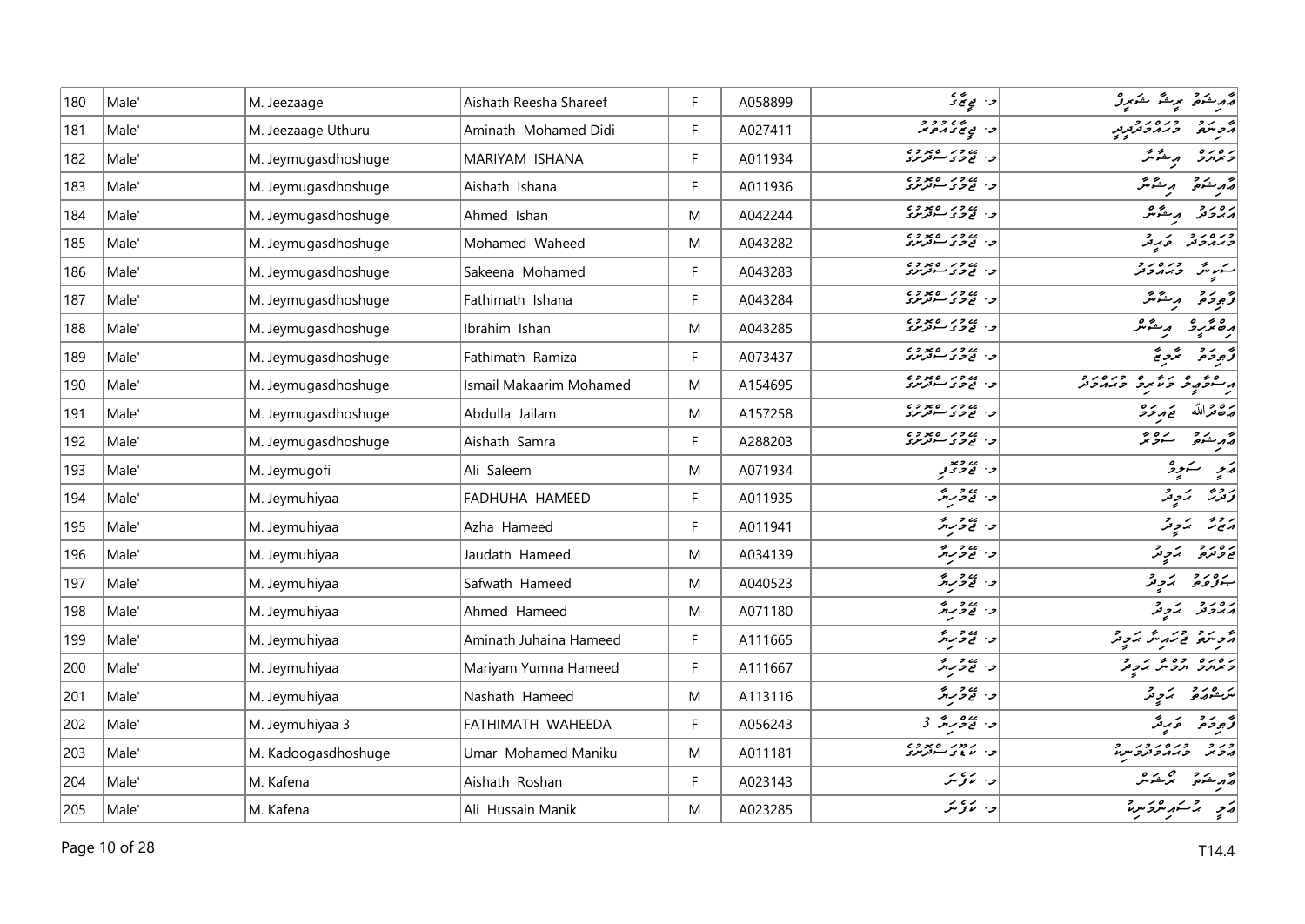| 206 | Male' | M. Kafena                 | Hussain Ameen           | M           | A158220 | چ، ئۇتۇنىڭر                                                                                                                                               | يز سکير شرک مکان مرکز کرد.<br>مرکز کرده مرکز مرکز کرد.                |
|-----|-------|---------------------------|-------------------------|-------------|---------|-----------------------------------------------------------------------------------------------------------------------------------------------------------|-----------------------------------------------------------------------|
| 207 | Male' | M. Kareezmaage            | Ahmed Ibrahim           | M           | A055126 |                                                                                                                                                           |                                                                       |
| 208 | Male' | M. Khoorusheedhu Aabaadhu | Fathimath Roasheen      | F           | A042504 |                                                                                                                                                           | ۇ بوز بو                                                              |
| 209 | Male' | M. Khoorusheedhu Aabaadhu | Ibrahim Ahmed           | M           | A049970 | <sub>و</sub> . ?? پر شوند <i>از ه</i> نر<br>                                                                                                              | دەندىر<br>ەرەر                                                        |
| 210 | Male' | M. Khoorusheedhu Aabaadhu | Aminath Rifsheen        | F           | A065600 |                                                                                                                                                           | أثر برة<br>بروعيومر                                                   |
| 211 | Male' | M. Khoorusheedhu Aabaadhu | <b>ZULAIKHA FAZNEEN</b> | $\mathsf F$ | A065671 | و . دو و .<br>و . گرمز شوندراز کانر                                                                                                                       | تر چې سر بګر<br>فرقرمرجح                                              |
| 212 | Male' | M. Khoorusheedhu Aabaadhu | Aishath Rizneen         | F           | A065672 | و به هم در و در و و<br>و به مر موفراه کافر<br>ب                                                                                                           | ۇرمۇق برقمېرىر                                                        |
| 213 | Male' | M. Khoorusheedhu Aabaadhu | Ahmed Razeen            | M           | A065811 | ح بالمجمع من المسيح المسيح المراجع المر<br>من المسيح المسيح المسيح المسيح المسيح المسيح المسيح المسيح المسيح المسيح المسيح المسيح المسيح المسيح المسيح ال | ړه پرو ټرې ش                                                          |
| 214 | Male' | M. Khoorusheedhu Aabaadhu | Mohamed Fazeen          | M           | A065812 |                                                                                                                                                           | ورەرو تەپ                                                             |
| 215 | Male' | M. Khoorusheedhu Aabaadhu | Faathinaa Ibrahim       | F           | A068715 | ر در در در در در در در در این کند.<br>اح                                                                                                                  | ژُومَر رەمزر                                                          |
| 216 | Male' | M. Khoorusheedhu Aabaadhu | Hussain Fatheen         | M           | A068777 | ر در در در در در در در در این کند.<br>اح                                                                                                                  | برسكريش أوكمج يثل                                                     |
| 217 | Male' | M. Khoorusheedhu Aabaadhu | Hawwa Fatheena          | F           | A068778 | د در در دره در در در در در در در در کشتی کند.<br>اح                                                                                                       | برەقە ئۇچەتتر                                                         |
| 218 | Male' | M. Kifeesiyaa             | Fathimath Nazeera       | F           | A001697 | د . با پاسهگر                                                                                                                                             | تؤجر تحريم تتمني تكر                                                  |
| 219 | Male' | M. Konkeeliya             | Mohamed Rasheed         | M           | A033206 | د به میمورد در کلید<br>م                                                                                                                                  | ورەر و كرشونر<br><i>وبەم</i> ونر كرشونر                               |
| 220 | Male' | M. Konkeeliya             | Hussain Rasheed Moosa   | M           | A036745 | د به میمران مردم<br>مسلمان                                                                                                                                | ج سەر ئىر ئەزىيە ئىز ج                                                |
| 221 | Male' | M. Konkeeliya             | Haleema Moosa           | F           | A037400 | د ، تا متر بر بر دگر<br>مستقر                                                                                                                             | پرچنى ئۆرىتى                                                          |
| 222 | Male' | M. Konkeeliya             | Mohamed Afthim Ismail   | M           | A037403 | د . تا مثر بر مردگر<br>مسیح                                                                                                                               |                                                                       |
| 223 | Male' | M. Konkeeliya             | Abdulla Waheed          | M           | A037425 | د ، تو شرو پروگر                                                                                                                                          | بره والله كوبرتر                                                      |
| 224 | Male' | M. Konkeeliya             | Ahmed Afrah Ismail      | M           | A038334 | د. تامگر برورگر<br>مستقر بر                                                                                                                               | גם גב גם גם גם בייבודים.<br>גיגבית גציגיה גייבודים                    |
| 225 | Male' | M. Konkeeliya             | Aishath Nashiya         | $\mathsf F$ | A044209 | د به میمران مردم<br>مسلمان                                                                                                                                | ۇرىشكۇ سۇھىر                                                          |
| 226 | Male' | M. Konkeeliya             | Fathimath Nazima        | F           | A056731 | د· ٽڏمٿر پورگر                                                                                                                                            | وٌودَهُ سَّوَدٌ                                                       |
| 227 | Male' | M. Konkeeliya             | Hawwa Aboobakuru        | F           | A058167 | د به میمورد در کلید<br>م                                                                                                                                  | 77/77/7<br>برە پچ                                                     |
| 228 | Male' | M. Konkeeliya             | Ahmed Rasheed           | M           | A059143 | د ، تا مثر پر برگر<br>م                                                                                                                                   | رەرو كەھبىر<br>مەركى كەھبىر                                           |
| 229 | Male' | M. Konkeeliya             | Mohamed Ashwaan Ahmed   | M           | A149827 |                                                                                                                                                           | وره ر و   ر   ه و   ه   ر ه ر و<br>ح پر پر حر   پر شوي س   پر پر ح تر |
| 230 | Male' | M. Konkeeliya             | Hazma Waheed            | F           | A188881 | <sub>ح</sub> . میمش <i>رد بر</i> وژگر                                                                                                                     | پرچونخ کو پرچر                                                        |
| 231 | Male' | M. Konkeeliya             | Mohamed Aiham Hussain   | M           | A333120 | د به میمر مورد<br>مسیر                                                                                                                                    | כנסגב גגם בגות                                                        |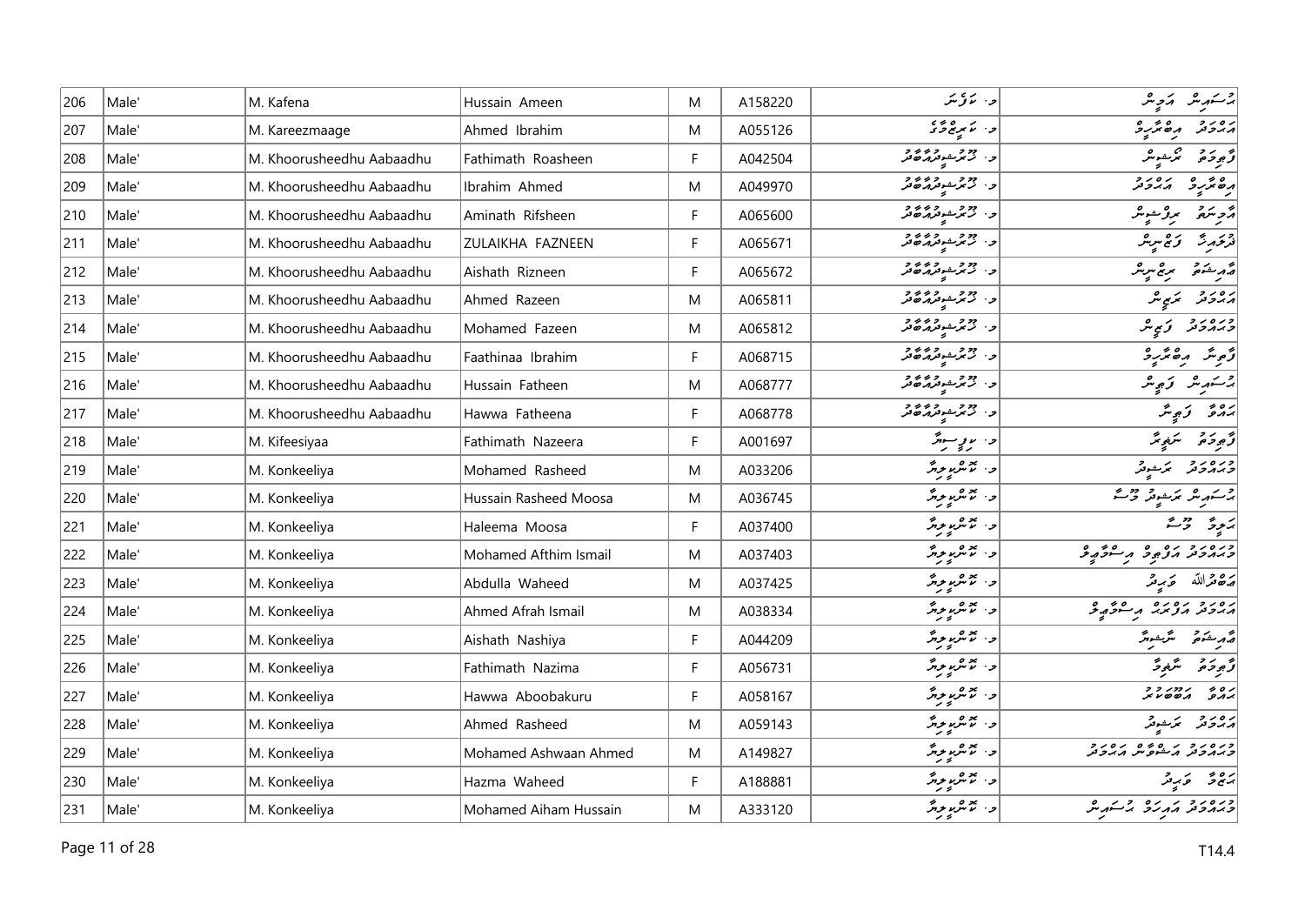| 232 | Male' | M. Konkeeliya   | Ali Ashwaaq Ahmed    | M         | A337933 | د· مذهب د پژ<br>-                                                                                                                                                                                                                                                                                                                                                                                                                      | أرشح أرشوق المراجع                                                                                                                                                                                                                                                                                                                                                                                                                                                                                                                                               |
|-----|-------|-----------------|----------------------|-----------|---------|----------------------------------------------------------------------------------------------------------------------------------------------------------------------------------------------------------------------------------------------------------------------------------------------------------------------------------------------------------------------------------------------------------------------------------------|------------------------------------------------------------------------------------------------------------------------------------------------------------------------------------------------------------------------------------------------------------------------------------------------------------------------------------------------------------------------------------------------------------------------------------------------------------------------------------------------------------------------------------------------------------------|
| 233 | Male' | M. Kulhlhavahge | Shareefa Hassan      | F         | A035235 | 599999999                                                                                                                                                                                                                                                                                                                                                                                                                              | خىرۇ باشك                                                                                                                                                                                                                                                                                                                                                                                                                                                                                                                                                        |
| 234 | Male' | M. Kulhlhavahge | Jadulla Jameel       | ${\sf M}$ | A035796 | $\begin{array}{cc} c\circ\!\!\!\!\!& \circ\!\!\!\!\!& \circ\!\!\!\!\!& \circ\!\!\!\!\!& \circ\!\!\!\!\!& \circ\!\!\!\!\!& \circ\!\!\!\!\!& \circ\!\!\!\!\!& \circ\!\!\!\!\!& \circ\!\!\!\!\!& \circ\!\!\!\!\!& \circ\!\!\!\!\!& \circ\!\!\!\!\!& \circ\!\!\!\!\!& \circ\!\!\!\!\!& \circ\!\!\!\!\!& \circ\!\!\!\!\!& \circ\!\!\!\!\!& \circ\!\!\!\!\!& \circ\!\!\!\!\!& \circ\!\!\!\!\!& \circ\!\!\!\!\!& \circ\!\!\!\!\!& \circ\!\!\$ | قَ قَرْاللّه قَ وِ قَرْ                                                                                                                                                                                                                                                                                                                                                                                                                                                                                                                                          |
| 235 | Male' | M. Lhakuri      | Mohamed Ghanim       | M         | A012011 | وستماتين                                                                                                                                                                                                                                                                                                                                                                                                                               | ورەرو ئەر                                                                                                                                                                                                                                                                                                                                                                                                                                                                                                                                                        |
| 236 | Male' | M. Lhakuri      | Abdul Rahman Abdulla | M         | A130669 | وسمقاتين                                                                                                                                                                                                                                                                                                                                                                                                                               | ره وه بره ده مرور در الله                                                                                                                                                                                                                                                                                                                                                                                                                                                                                                                                        |
| 237 | Male' | M. Maakolhu     | Aminath Nasiya       | F         | A033775 | وسيموج                                                                                                                                                                                                                                                                                                                                                                                                                                 | أوحر متنع الترسور                                                                                                                                                                                                                                                                                                                                                                                                                                                                                                                                                |
| 238 | Male' | M. Maakolhu     | Hawwa Shiuna         | F         | A033776 | وسيموج                                                                                                                                                                                                                                                                                                                                                                                                                                 | برە ئەسىمە ئىس                                                                                                                                                                                                                                                                                                                                                                                                                                                                                                                                                   |
| 239 | Male' | M. Maakolhu     | Hussain Sidad        | ${\sf M}$ | A033781 | وسيموج                                                                                                                                                                                                                                                                                                                                                                                                                                 | جەسىمبىر سو <i>نترىتى</i><br>مەسىمبە                                                                                                                                                                                                                                                                                                                                                                                                                                                                                                                             |
| 240 | Male' | M. Maakolhu     | Sumayya Jaufar       | F         | A033796 | وسيميوم                                                                                                                                                                                                                                                                                                                                                                                                                                | $5151$ $5015$                                                                                                                                                                                                                                                                                                                                                                                                                                                                                                                                                    |
| 241 | Male' | M. Maakolhu     | Shamila Jaufar       | F         | A034312 | وسيح توجو                                                                                                                                                                                                                                                                                                                                                                                                                              | شەرىخە ئەرىر ئە                                                                                                                                                                                                                                                                                                                                                                                                                                                                                                                                                  |
| 242 | Male' | M. Maakolhu     | Sunayya Jaufar Ahmed | F         | A036473 | والمتحصوص                                                                                                                                                                                                                                                                                                                                                                                                                              | د ره د رور د ره رو<br>  سامله ش د و د کرد د                                                                                                                                                                                                                                                                                                                                                                                                                                                                                                                      |
| 243 | Male' | M. Maakolhu     | Saudad Ahmed         | M         | A038882 | وسيمنونو                                                                                                                                                                                                                                                                                                                                                                                                                               | ر و د و د و د و د<br>سکهه توتر د مربر و تر                                                                                                                                                                                                                                                                                                                                                                                                                                                                                                                       |
| 244 | Male' | M. Maakolhu     | Mohamed Nazim Jaufar | ${\sf M}$ | A040023 | وسيموج                                                                                                                                                                                                                                                                                                                                                                                                                                 | ورەرو بەرە دەرو                                                                                                                                                                                                                                                                                                                                                                                                                                                                                                                                                  |
| 245 | Male' | M. Maakolhu     | Ali Shaam            | M         | A042771 | وسيح توجو                                                                                                                                                                                                                                                                                                                                                                                                                              | پر په شوی                                                                                                                                                                                                                                                                                                                                                                                                                                                                                                                                                        |
| 246 | Male' | M. Maakolhu     | Jaufar Ahmed Ali     | M         | A050002 | وسيح توجو                                                                                                                                                                                                                                                                                                                                                                                                                              | رور دره رود کرد                                                                                                                                                                                                                                                                                                                                                                                                                                                                                                                                                  |
| 247 | Male' | M. Maakolhu     | Ahmed Zain Nazim     | M         | A113679 | وسيمنونو                                                                                                                                                                                                                                                                                                                                                                                                                               | גְפְנֵבְ גַ'אֲנִיי יִתֹוֹ בַ                                                                                                                                                                                                                                                                                                                                                                                                                                                                                                                                     |
| 248 | Male' | M. Maakolhu     | Ibrahim Visam        | M         | A122294 | وسيميوم                                                                                                                                                                                                                                                                                                                                                                                                                                |                                                                                                                                                                                                                                                                                                                                                                                                                                                                                                                                                                  |
| 249 | Male' | M. Maakolhu     | Fathimath Maashitha  | F         | A132303 | وسيمنونو                                                                                                                                                                                                                                                                                                                                                                                                                               |                                                                                                                                                                                                                                                                                                                                                                                                                                                                                                                                                                  |
| 250 | Male' | M. Maakolhu     | Maaida Afeef         | F         | A305552 | وسيح توجو                                                                                                                                                                                                                                                                                                                                                                                                                              | دُرِمَرُ الْمَوِرْ                                                                                                                                                                                                                                                                                                                                                                                                                                                                                                                                               |
| 251 | Male' | M. Maakolhu     | Zaya Hilmy           | F         | A344316 | وسيح توجو                                                                                                                                                                                                                                                                                                                                                                                                                              | $\begin{array}{cc} & \stackrel{\circ}{\sim} & \stackrel{\circ}{\sim} & \stackrel{\circ}{\sim} & \stackrel{\circ}{\sim} & \stackrel{\circ}{\sim} & \stackrel{\circ}{\sim} & \stackrel{\circ}{\sim} & \stackrel{\circ}{\sim} & \stackrel{\circ}{\sim} & \stackrel{\circ}{\sim} & \stackrel{\circ}{\sim} & \stackrel{\circ}{\sim} & \stackrel{\circ}{\sim} & \stackrel{\circ}{\sim} & \stackrel{\circ}{\sim} & \frac{\circ}{\sim} & \stackrel{\circ}{\sim} & \frac{\circ}{\sim} & \frac{\circ}{\sim} & \frac{\circ}{\sim} & \frac{\circ}{\sim} & \frac{\circ}{\sim$ |
| 252 | Male' | M. Maakolhu     | Mohamed Naaim Nazim  | ${\sf M}$ | A353851 | وسيميوج                                                                                                                                                                                                                                                                                                                                                                                                                                |                                                                                                                                                                                                                                                                                                                                                                                                                                                                                                                                                                  |
| 253 | Male' | M. Maakolhu     | Aishath Nauma Nazim  | F         | A353881 | وسيموج                                                                                                                                                                                                                                                                                                                                                                                                                                 | م المستوفر المستركز المسترور                                                                                                                                                                                                                                                                                                                                                                                                                                                                                                                                     |
| 254 | Male' | M. Maakolhu     | Suma Mohamed         | F         | A363483 | وسيموج                                                                                                                                                                                                                                                                                                                                                                                                                                 | وه وره دو.<br>سور وبرورور                                                                                                                                                                                                                                                                                                                                                                                                                                                                                                                                        |
| 255 | Male' | M. Maakolhu     | Ahmed Maasid         | ${\sf M}$ | A391054 | وسيح توجو                                                                                                                                                                                                                                                                                                                                                                                                                              | دەرو ۋىسور                                                                                                                                                                                                                                                                                                                                                                                                                                                                                                                                                       |
| 256 | Male' | M. Maakolhu     | Maha Afeef           | F         | A393681 | وسيموج                                                                                                                                                                                                                                                                                                                                                                                                                                 | دَرَّ   دَرِدْ                                                                                                                                                                                                                                                                                                                                                                                                                                                                                                                                                   |
| 257 | Male' | M. Maakuri      | Ahmed Azhan          | ${\sf M}$ | A037048 | د به دهمبر                                                                                                                                                                                                                                                                                                                                                                                                                             | رەرد رەپ                                                                                                                                                                                                                                                                                                                                                                                                                                                                                                                                                         |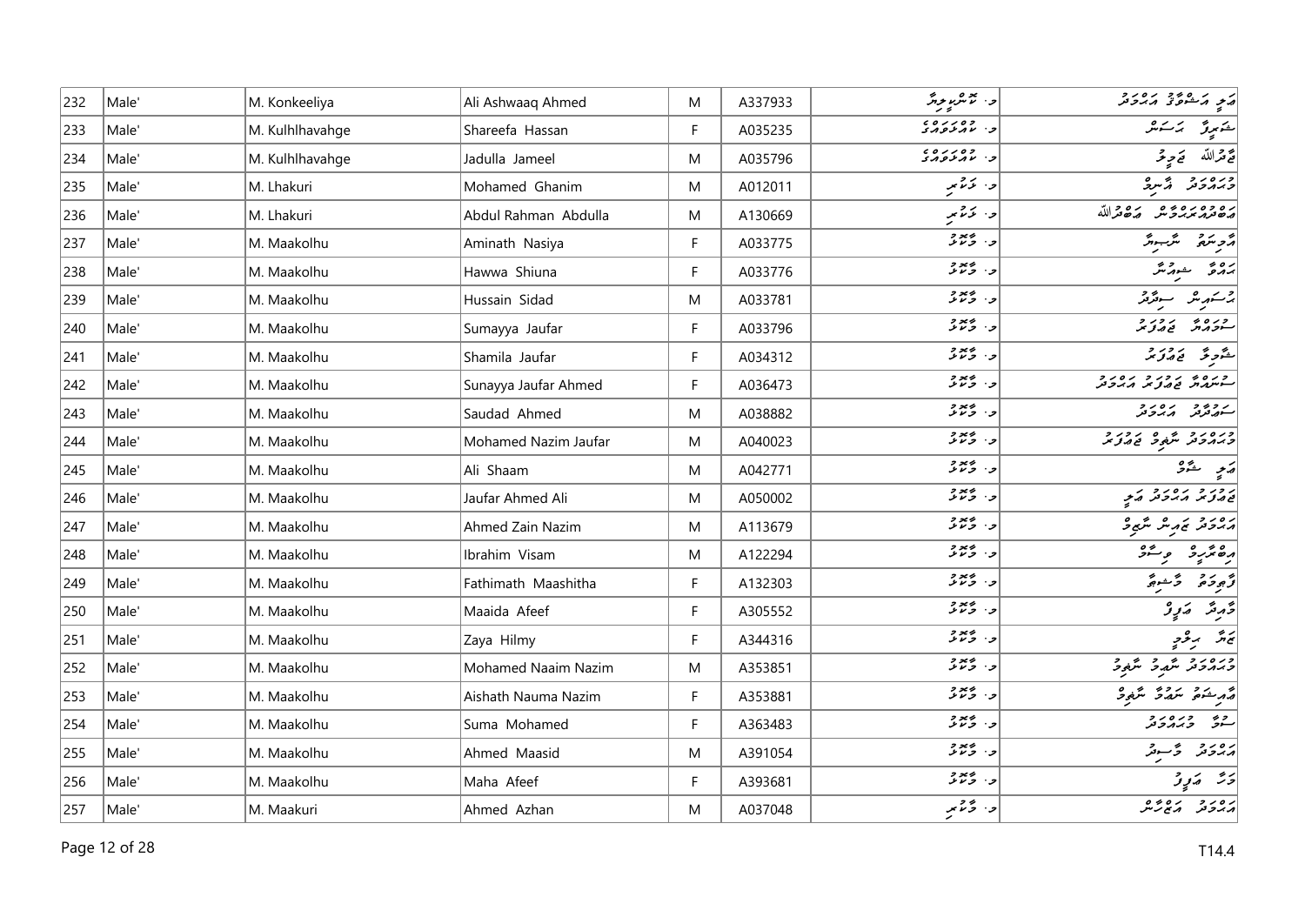| 258 | Male' | M. Magoodhooge          | Aminath Risma                        | F         | A134933 | ر دوود تا<br>ح - افراد کرد                                                                                                                                                                                                                                  | أأزجر ستراء سرساءة                          |
|-----|-------|-------------------------|--------------------------------------|-----------|---------|-------------------------------------------------------------------------------------------------------------------------------------------------------------------------------------------------------------------------------------------------------------|---------------------------------------------|
| 259 | Male' | M. Magoodhooge          | Mariyam Ahmed                        | F         | A318975 | ر دووو تا<br>بر ۱۰ کال کال                                                                                                                                                                                                                                  | ر ه ر ه<br><del>ر</del> بربر ژ<br>پرور و    |
| 260 | Male' | M. Maimagumatheege      | Fathmath Fuwad                       | F         | A013029 | و٠ ځمرځ ځونو                                                                                                                                                                                                                                                | ا تو پر د<br>و بر د<br>تر د تر              |
| 261 | Male' | M. Maimagumatheege      | LATHEEFA NAEEM                       | F         | A037107 | و٠ ځږځونځونځ                                                                                                                                                                                                                                                | ځږېژ<br>سكەچە                               |
| 262 | Male' | M. Maimagumatheege      | Yoosuf Naeem Ahmed Hussain<br>Maniku | ${\sf M}$ | A047111 | و <sub>`</sub> خرد څخه ځمونځ                                                                                                                                                                                                                                | מי כם מתפי הביני הביני מביעי                |
| 263 | Male' | M. Maimagumatheege      | Haulath Naeem                        | F         | A047421 | و کېږدوکړه                                                                                                                                                                                                                                                  | برور و سمده                                 |
| 264 | Male' | M. Maimagumatheege      | Fathimath Ushama                     | F         | A058648 | כי במבצבת.<br>כי במבצבת                                                                                                                                                                                                                                     | و ده د شو                                   |
| 265 | Male' | M. Maimagumatheege      | Hassan Naeem Ahmed Hussain           | ${\sf M}$ | A059599 | و که دکوکولا                                                                                                                                                                                                                                                | يُرَ سُوشٍ مَدَى مَدَوَى بِرَ سَورِ مَرْ    |
| 266 | Male' | M. Maimagumatheege      | Mohamed Hilaal Naeem                 | ${\sf M}$ | A065461 | و که دکوکولا                                                                                                                                                                                                                                                | ورەرو رۇۋ ش <sub>ە</sub> ر                  |
| 267 | Male' | M. Maimagumatheege      | Ahmed Hussain Manik                  | M         | A078766 | د که د دره پا                                                                                                                                                                                                                                               | גפני גלוקיית ול                             |
| 268 | Male' | M. Maimagumatheege      | Fathimath Jeema                      | F         | A114147 | و که دکوکوکو                                                                                                                                                                                                                                                | توجوحو بإخر                                 |
| 269 | Male' | M. Maimagumatheege      | Shareefa Naeem                       | F         | A123158 | و کېږدوکړه کې                                                                                                                                                                                                                                               | شەمورٌ<br>سَمِيرة                           |
| 270 | Male' | M. Maimagumatheege      | Mariyam Baseera                      | F         | A130908 | و که دکوکوکو                                                                                                                                                                                                                                                | ر ه ر ه<br><del>ر</del> بربر د<br>ەسىرىگە   |
| 271 | Male' | M. Maimagumatheege      | Ali Naeem                            | M         | A130919 | כי כתכצכת ג'<br>תי כתכצכת                                                                                                                                                                                                                                   | أشج التمديح                                 |
| 272 | Male' | M. Maimagumatheege      | Ahmed Falloon Ali                    | M         | A132406 | و که دکوکوکو                                                                                                                                                                                                                                                | رەر دېر دودە كەي                            |
| 273 | Male' | M. Maimagumatheege      | Abdulla Zaidan Yoosuf                | M         | A161245 | د که دکوکولی<br>د که دکوکولی                                                                                                                                                                                                                                | ە ھەتراللە ئىمرىترىنز مركبور                |
| 274 | Male' | M. Maimagumatheege      | Mariyam Nishath                      | F         | A255218 | و کېږدوکولا                                                                                                                                                                                                                                                 | رەرە سەشەر                                  |
| 275 | Male' | M. Maimagumatheege      | Mohamed Imran Hassan                 | M         | A318857 | و کېږدوکړه                                                                                                                                                                                                                                                  | ورەرو مەمەرىكى                              |
| 276 | Male' | M. Maimagumatheege      | Hussain Naeem                        | M         | A318902 | و کېږدوکړه                                                                                                                                                                                                                                                  | 2-كىرىر - سىمەي                             |
| 277 | Male' | M. Maimagumatheege      | Fathimath Sama                       | F         | A319523 | כי במכלכתים<br>כי במכלכתים                                                                                                                                                                                                                                  | وُجِعَةٍ سَنَرَّ                            |
| 278 | Male' | M. Maimagumatheege      | Hussain Zahran Hassan                | M         | A347881 | בי בתבצבת ה                                                                                                                                                                                                                                                 | ج سەر ھار جام بىر بىر بىر سەنگ              |
| 279 | Male' | M. Maimagumatheege      | Ismail Farhoon Ali                   | M         | A362499 | و کېږدوکړه                                                                                                                                                                                                                                                  | وحدثم وبالمعاشر الملح                       |
| 280 | Male' | M. Maimagumatheege Aage | Abdulla Naeem                        | ${\sf M}$ | A007213 |                                                                                                                                                                                                                                                             | پر ۱۵ قرالله<br>سَمِيرة                     |
| 281 | Male' | M. Maimagumatheege Aage | Aminath Mizna                        | F         | A040906 | $\begin{array}{cc} c \mathrel{\not\sim} c & \mathrel{\not\sim} c \\ s \mathrel{\land} s \mathrel{\not\sim} c \mathrel{\not\sim} c \mathrel{\not\sim} c \mathrel{\not\sim} c \mathrel{\land} c \end{array} \mathrel{\mathop:} \mathrel{\mathop{\not\sim} c}$ | أأزجر ستركز والمحامل                        |
| 282 | Male' | M. Maimagumatheege Aage | Mariyam Shiuna                       | F         | A046128 |                                                                                                                                                                                                                                                             | ر ه ر ه<br><del>ر</del> بربرگ<br>شەرگە ئىگر |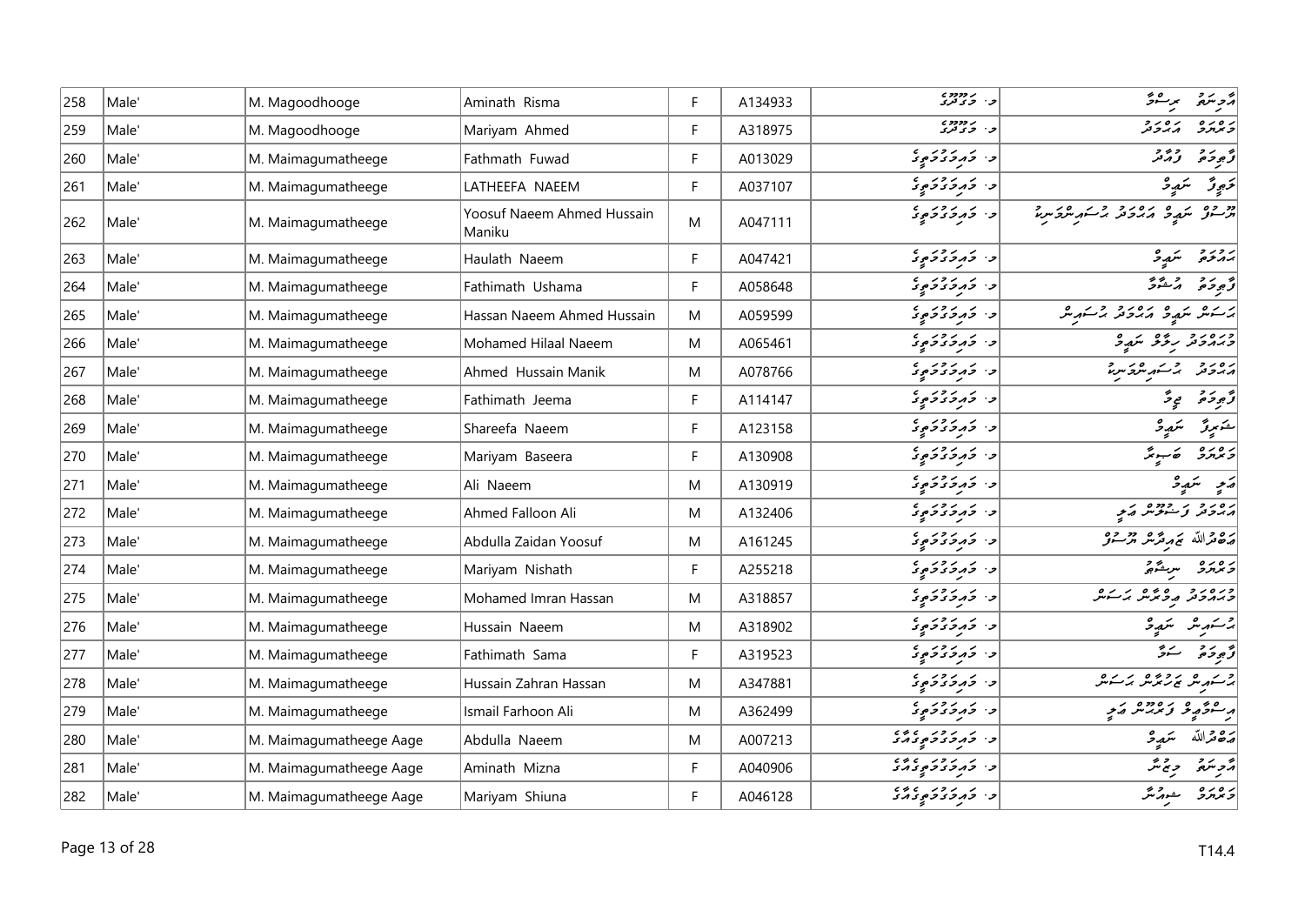| 283 | Male' | M. Maimagumatheege Aage | Mohamed Naseef                    | M  | A046129 | $\begin{array}{cc} c \neq c & \rightarrow c \\ s \land s \circ g \circ s \circ \land s & \rightarrow s \end{array}$ | ورەرو شەرو                                                      |
|-----|-------|-------------------------|-----------------------------------|----|---------|---------------------------------------------------------------------------------------------------------------------|-----------------------------------------------------------------|
| 284 | Male' | M. Maimagumatheege Aage | Fathimath Suduna                  | F  | A066230 |                                                                                                                     | و د د دور<br>توجود سندس                                         |
| 285 | Male' | M. Maimagumatheege Aage | Fathimath Razana Abdulla          | F  | A143840 |                                                                                                                     | و برد برویز ره دالله                                            |
| 286 | Male' | M. Maimagumatheege Aage | Aminath Thizkar Yousuf            | F  | A161238 |                                                                                                                     | ړ د د ده د د ده<br>تر د شمې موسم تر اور دو                      |
| 287 | Male' | M. Mainz                | MOHAMED IMRAN ADNAN               | M  | A001326 | د. ڈریٹنج                                                                                                           | כנסגב בספס גבפב<br>בגהכת הכתית התיתית                           |
| 288 | Male' | M. Mainz                | AISHATH IBNA ADNAN                | F. | A001328 | و. ۇرمىرچ                                                                                                           |                                                                 |
| 289 | Male' | M. Mainz                | MARIYAM MUZNA ADNAN               | F. | A001329 | د. ڈریٹنج                                                                                                           | ג סגם כם 2 גבשים.<br>בי <i>ניתב בי</i> שית הבתיתית              |
| 290 | Male' | M. Mainz                | Ibrahim Adnan                     | M  | A025737 | د. ڈریٹنج                                                                                                           | رە ئەر ئەر ئەر                                                  |
| 291 | Male' | M. Mainz                | Nasheeda Mohamed Didi             | F  | A035741 | د. ڈریٹنج                                                                                                           |                                                                 |
| 292 | Male' | M. Mainz                | FATHIMATH ZUBNA ADNAN             | F  | A068164 | د کوړ ش                                                                                                             | و د د ده و د د وه.                                              |
| 293 | Male' | M. Manna                | Ahmed Saif                        | M  | A025081 | و . ئەشرىتر                                                                                                         | پرورو سنهرو                                                     |
| 294 | Male' | M. Manna                | Mifrah Abdul Muhaimin             | M  | A025082 | ە . ئەنگەنگە                                                                                                        | ם מם נפספור ב<br>כציגור הסטיבכנהכית                             |
| 295 | Male' | M. Manna                | Hussain Imran Abdul Muhaimin      | M  | A037836 | د . ژنگرینژ                                                                                                         | כ מתייל תכמיט גם כם כמת כיל.<br>ג' האתייל תכמיט הסטפבי מתכיל    |
| 296 | Male' | M. Manna                | Aminath Naushan Abdul<br>Muhaimin | F  | A039527 | وسر كالكريس                                                                                                         | י גב הגבים גם כם כן גם.<br>גביתם ייתג ביית גם <i>נגברי</i> גבית |
| 297 | Male' | M. Manna                | Mariyam Mohamed Didi              | F  | A060441 | وسر گرمگر                                                                                                           | و ر ه ر و<br>تر پر تر تر تر تر<br>  ئەنگەر ئ                    |
| 298 | Male' | M. Mekku                | Fathimath Nasheedha               | F  | A023194 | $500 - 5$                                                                                                           | أوالمح وكالمحمد والمستردة والمحمد                               |
| 299 | Male' | M. Mekku                | Mariyam Shifa                     | F  | A158723 | $200 - 7$                                                                                                           | ئەتەر ئ<br>سنسوسح                                               |
| 300 | Male' | M. Mulahmaa             | Mohamed Naif Naeem                | M  | A044113 | ر وره ۶<br>د کردگ                                                                                                   | ورەرو شرۇ شھرى                                                  |
| 301 | Male' | M. Mulahmaa             | Aishath Neema Ibrahim Naeem       | F. | A044114 | و . و وه ه<br>و . و بوړو                                                                                            | ومنشئ سرو مقتر والمروا                                          |
| 302 | Male' | M. Mulahmaa             | Seema Mohamed                     | F  | A044222 | ور وره و                                                                                                            | ر وره دو.<br>سوژ ورورونو                                        |
| 303 | Male' | M. Mulahmaa             | Muhammad Namiq Rameez             | M  | A323587 | و . و وه و<br>و . و بورو                                                                                            | ورورو شروفه تروح                                                |
| 304 | Male' | M. Mulammaage           | Mohamed Haleem                    | M  | A011578 | ورەپە د<br>د گەنگەن                                                                                                 | ورەر دىرە                                                       |
| 305 | Male' | M. Mulammaage           | Aminath Wilma                     | E  | A027465 | ورەپە د<br>د گەنگەن                                                                                                 | أزوبترة وفرقر                                                   |
| 306 | Male' | M. Mulammaage           | Abdul Hameed Yoosuf               | M  | A037876 | ور ه وه و و<br>و ۰ و و پرو و                                                                                        |                                                                 |
| 307 | Male' | M. Mulammaage           | Hussain Haleem                    | M  | A046545 | ورەپە د<br>د گەنگەن                                                                                                 | برسكهاش الكرجرى                                                 |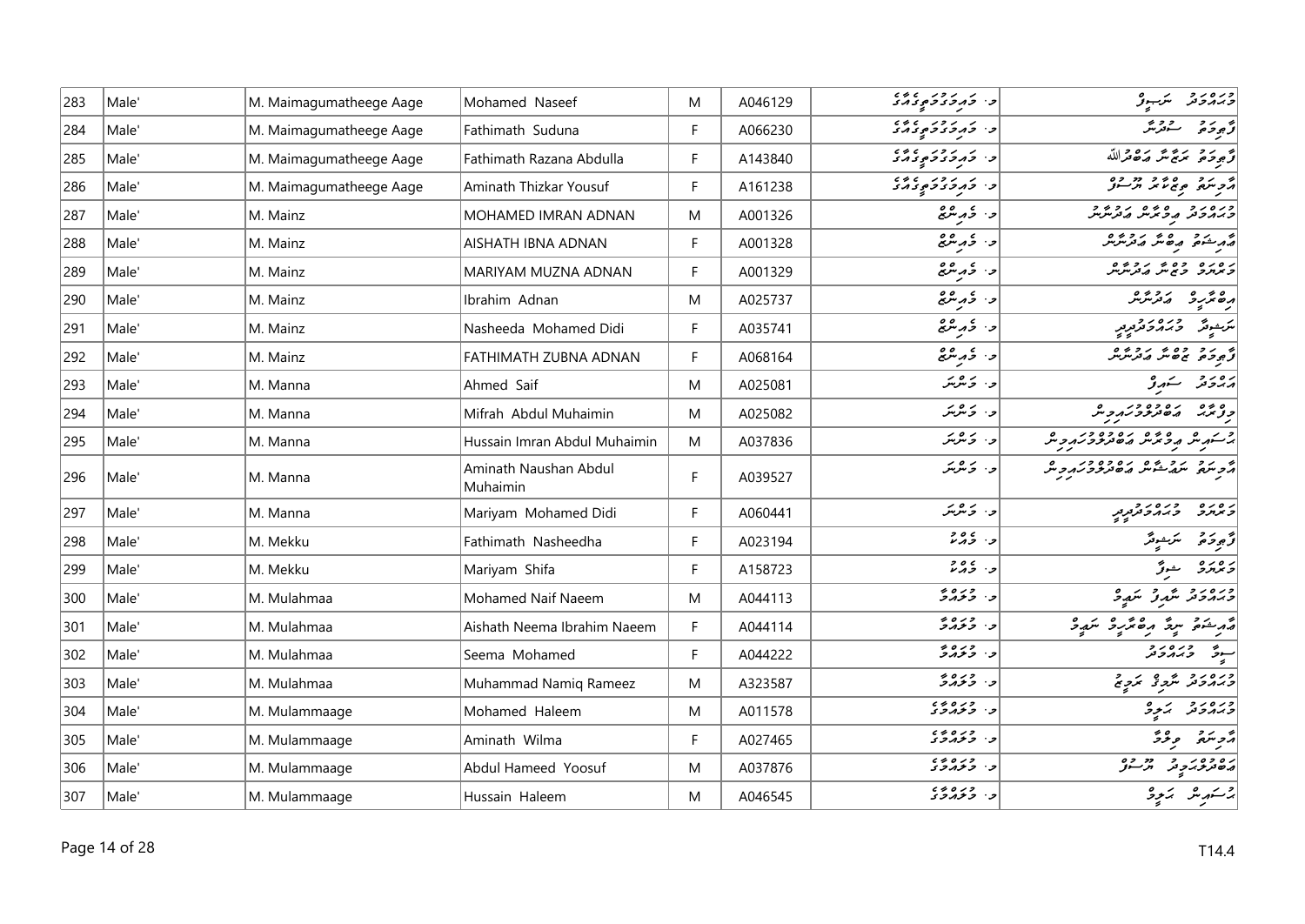| 308 | Male' | M. Mulammaage   | Hassan Haleem               | M | A052111 | ور ه ده ده<br>و۰ ونودود               | بزسەيىتى<br>برَجرة                                                                                             |
|-----|-------|-----------------|-----------------------------|---|---------|---------------------------------------|----------------------------------------------------------------------------------------------------------------|
| 309 | Male' | M. Mulammaage   | Adam Haleem                 | M | A056561 | ور ه ده د.<br>و۰ و <del>و</del> درو د | پژره<br>د ترو<br>برَمٍوْرٌ                                                                                     |
| 310 | Male' | M. Mulammaage   | Fathmath Silma              | F | A059734 | ور ه ده د.<br>و۰ و <del>و</del> درو د | ۇ بوز ئە<br>سەۋۇ                                                                                               |
| 311 | Male' | M. Mulammaage   | Abdulla Haleem              | M | A066054 | و . وده و <i>ی</i><br>و . و بورو د    | برە تراللە<br>برَجرى                                                                                           |
| 312 | Male' | M. Mulammaage   | Abdulla Hainum Abdul Hameed | M | A124247 | ور ه ده و.<br>و۰ ونوپروی              | رەت <sub>د</sub> اللە <i>ئەمەتك</i> مەمد <i>ىرى</i> دىد                                                        |
| 313 | Male' | M. Mulammaage   | Aishath Sidhra Hussain      | F | A329907 | ور ه ده د.<br>و۰ و <del>و</del> درو د | ە ئەر ئىككى ئەر ئەسكەر بىر                                                                                     |
| 314 | Male' | M. Mulammaage   | Mohamed Amru Abdulla        | M | A342315 | ور ه ده د.<br>و۰ و <del>و</del> درو د | ورەرو رەو رەوللە                                                                                               |
| 315 | Male' | M. Mulammaage   | Ali Ashham Abdul Hameed     | M | A347698 | ور ه ده و.<br>و۰ ونوپروی              | ړی په ده ده ده ده د                                                                                            |
| 316 | Male' | M. Muleege      | MIDHATH SHAKEELA            | F | A011177 | و٠ وګورگا                             | وفريرة التكليم                                                                                                 |
| 317 | Male' | M. Muleege      | Aminath Shakeela            | F | A011178 | د . ژوئچ                              | و څخه سرچ<br>شەرىق                                                                                             |
| 318 | Male' | M. Muleege      | Ahmed Shifan                | M | A024070 | وا وڅوړکا                             | ر ه ر د<br>م.رو تر<br>ے وگر نگر                                                                                |
| 319 | Male' | M. Muleege      | Hussain Sharif              | M | A024071 | وا وڅوړکا                             | جر سەر شەھرىرى<br>مەسىر سىر                                                                                    |
| 320 | Male' | M. Muleege      | Aishath Shaila              | F | A024072 | و، وګوري                              | وكرمشكم الشروق                                                                                                 |
| 321 | Male' | M. Muleege      | Mohamed Shafee              | M | A024076 | وا وڅوړکا                             | و ر ه ر و<br>تر پر تر تر<br>مشتمو                                                                              |
| 322 | Male' | M. Muleege      | Hamida Shakeela             | F | A041882 | و٠ وګورگا                             | چۈچ خىرقى                                                                                                      |
| 323 | Male' | M. Muleege      | Fathmath Sharufau           | F | A104781 | وا وڅوړکا                             | وٌمود وَمُسَوَرِ                                                                                               |
| 324 | Male' | M. Muleege      | Aishath Ulya Shaig          | F | A157145 | وا وڅوړکا                             | مەر شىم مەكەر شىر                                                                                              |
| 325 | Male' | M. Muleege      | MOHAMED NAVVAR IBRAHIM      | M | A338496 | و، وڅوړ                               | כנסגב גם בב הם בים<br>בגהבת ייטהפית השיקיקיב                                                                   |
| 326 | Male' | M. Muleege      | MUSA DANYAL IBRAHIM         | M | A338498 | و، وڅوړ                               | دیے مؤسر محمد محمد کردی کے محمد کرنے کی ایک محمد کرنے کی ایک ایک ایک کام کرنے کی ایک ایک ایک ایک ایک ایک ایک ا |
| 327 | Male' | M. Muleege Aage | Mohamed Azumee              | M | A050168 | و . و و ۽ و ۽                         | כנסנב נב                                                                                                       |
| 328 | Male' | M. Muleege Aage | Ahmed Azmil                 | M | A050169 | و٠ و و ٤ ۵ م ٤<br>د ۰ و و ۶۸ و        | גפנד גם כ                                                                                                      |
| 329 | Male' | M. Muleege Aage | Aminath Afra                | F | A050170 | و٠ و و ۽ و ۽                          | ړې شره د ترڅ                                                                                                   |
| 330 | Male' | M. Muleege Aage | Mariyam Nishan              | F | A050171 | و٠ و و ٤ ۵ مي                         | ر ه ر ه<br><del>ر</del> بربرگ<br>سرىشەشر                                                                       |
| 331 | Male' | M. Muleege Aage | Abdulla Isaam               | M | A055438 | و٠ وګورۍ دی                           | صقعرالله<br>ەرشىۋ                                                                                              |
| 332 | Male' | M. Muleege Aage | Aishath Shakeela            | F | A059211 | و٠ و و ٤ ۵ م ٤<br>و٠ و و پرو د        | ۇ مەنسۇم<br>مەم<br>شەر ئە                                                                                      |
| 333 | Male' | M. Muraka       | Aishath Naseera             | E | A043210 | وسيح ترز                              | ر<br><i>مار</i> شوهی سرسومگر                                                                                   |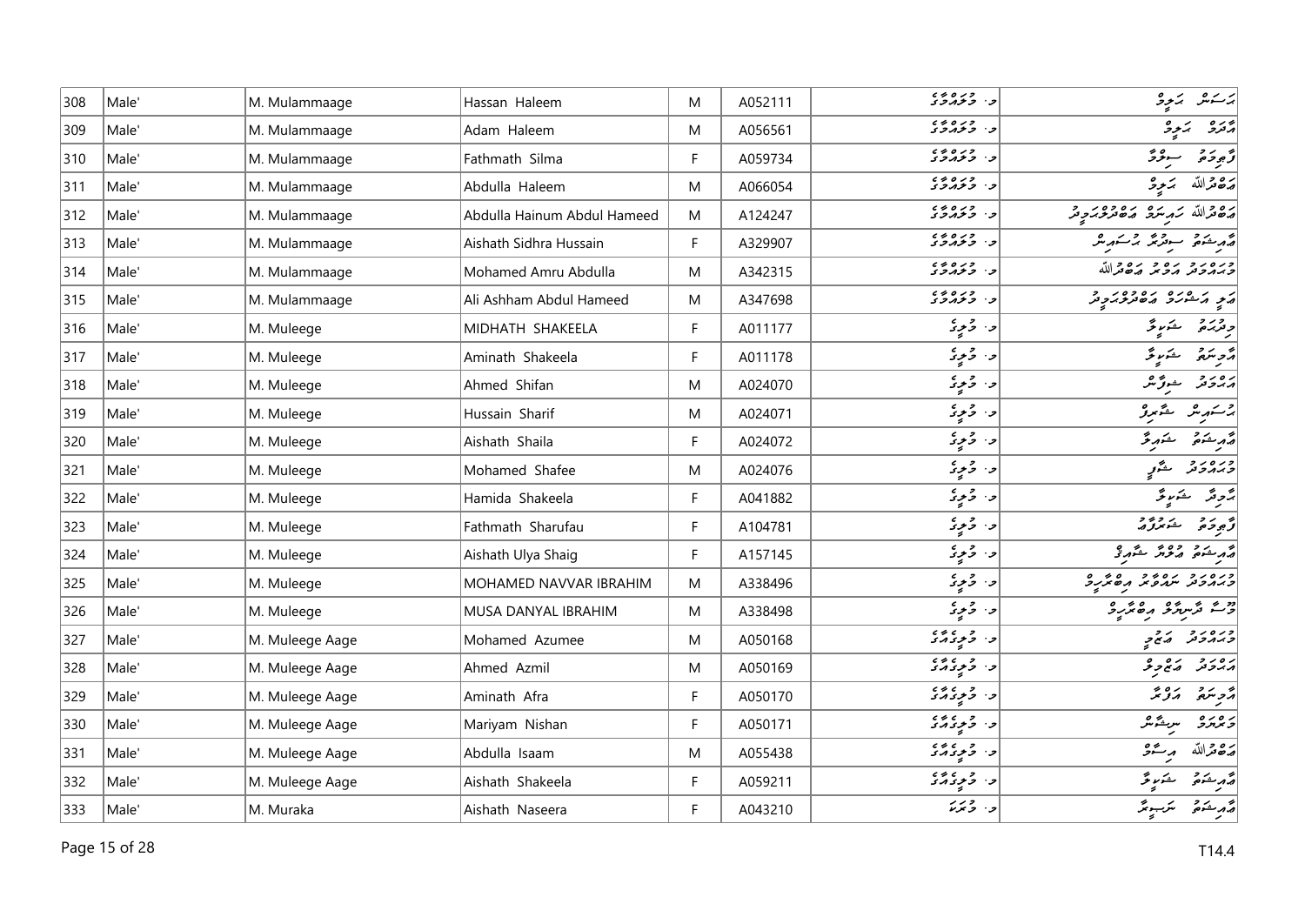| 334 | Male' | M. Muraka      | Ismail Zahir            | M           | A061946 | وسيح ترتما                | ر شۇر قىلىقى بۇر                             |
|-----|-------|----------------|-------------------------|-------------|---------|---------------------------|----------------------------------------------|
| 335 | Male' | M. Muraka      | Abdulla Zahir           | M           | A144759 | والمتحميمة                | برە قراللە گەرىمە                            |
| 336 | Male' | M. Muthaafushi | Abdullah Shahid Mohamed | M           | A065790 | و . وه و د                | بره والله څرمز وره دو                        |
| 337 | Male' | M. Muthaafushi | Mohamed Shadih Shahid   | M           | A340192 | و . وهڅو پر               | ورەرو شەرق شەرق                              |
| 338 | Male' | M. Nigata      | Abdulla Saeed           | ${\sf M}$   | A074825 | ا د . سرگەنتخ<br>سىسىمىسى | رەقەللە سەرتىر                               |
| 339 | Male' | M. Nimsaa      | Shafeena Abdul Samad    | F           | A025460 | د. سرد گ                  | شكويتر مكافره بردد                           |
| 340 | Male' | M. Nimsaa      | Aminath Arshie Shakir   | F           | A057862 | د. سرد گ                  | أزويتهم أرتكت بشرير                          |
| 341 | Male' | M. Nimsaa      | Shamoona Abdul Samad    | F           | A067894 | د. سرد گ                  | ردوم ده وه رد و<br>شورش هامهر مسوفر          |
| 342 | Male' | M. Nimsaa      | Mohamed Azim            | M           | A093947 | د. سرد مش                 | כי מי כי "מי ה"ם כ                           |
| 343 | Male' | M. Ninfea      | Simla Rasheed           | F           | A028022 | د. سرسروم                 | سوۋۇ - ئەھمۇ                                 |
| 344 | Male' | M. Ninfea      | Athira Rasheed          | F           | A036455 | د. سرسروم                 | مەبولە كەندىر                                |
| 345 | Male' | M. Ninfea      | Asif Rasheed            | M           | A038675 | د. سرسرو پر               | وگر بر و مر شوند<br>اور مر سوند              |
| 346 | Male' | M. Ninfea      | Thoha Rasheed           | M           | A041912 | د. سرسروم د               | ەر<br>بۇرى ئىمىشىرىمە                        |
| 347 | Male' | M. Ninfea      | Azleena Rasheed         | $\mathsf F$ | A041914 | د. سرسرومج                | رە پەيدىگر ئىمكىشونگر<br>مەنتى               |
| 348 | Male' | M. Ninfea      | Arif Rasheed            | M           | A043255 | د. سرسرگرگر               | ە بىرو كىرىشونىر<br>مەسرى                    |
| 349 | Male' | M. Ninfea      | Ahmed Azzan Zahid       | ${\sf M}$   | A337074 | د. سرسروم                 |                                              |
| 350 | Male' | M. Orchid Fiya | Mariyam Adam            | F           | A068637 | احز ومبره ومز             | נים נים ניים בינים.<br>כי <i>ניתים ה</i> נקב |
| 351 | Male' | M. Orchid Fiya | Aminath Shirmeena       | $\mathsf F$ | A069099 | احر ويده ومز              | مەر ئىكە ئىسىمىيە ئىگە                       |
| 352 | Male' | M. Orchid Fiya | Mohamed Shamveel        | ${\sf M}$   | A069100 | د. مړينې ومر              | ورەرو شەھ بۇ                                 |
| 353 | Male' | M. Orchid Leaf | Nihad Rasheed           | M           | A057269 | د. د کمړنۍ پولو           | سرگانگر - مُرْڪونگر-<br>سرگانگر - مُرَڪونگر  |
| 354 | Male' | M. Orchid Leaf | Hawwa Abdul Shukoor     | $\mathsf F$ | A112366 | د. دې ؟ د د د             | ره د محمد ده در در د<br>براد د کامل کردند    |
| 355 | Male' | M. Orchid Leaf | Nuhaa Nihad             | F           | A342489 | د . د موء د د د           | پرسمبر<br>  سربر سربر سربر                   |
| 356 | Male' | M. Raamish     | Ahmed Irushad           | M           | A088488 | د. ئۇرىش                  | ره ر و د و و و د<br>  د برو تر مر بر شوتر    |
| 357 | Male' | M. Raamish     | Mariyam Thauma          | F           | A088489 | و· مُرُوِحْهُ             | پر و بو<br>جوړنو<br>ر ه ر ه                  |
| 358 | Male' | M. Raamish     | Salwa Ibrahim           | F           | A088490 | -<br> حسن مگرمیشو<br> -   | سەۋۇ<br>ەر ھەترىر <i>ۋ</i>                   |
| 359 | Male' | M. Raamish     | Aishath Reema           | F           | A088522 | -<br> و· مگردیشه          | أقهر شوقر مرقر                               |
|     |       |                |                         |             |         |                           |                                              |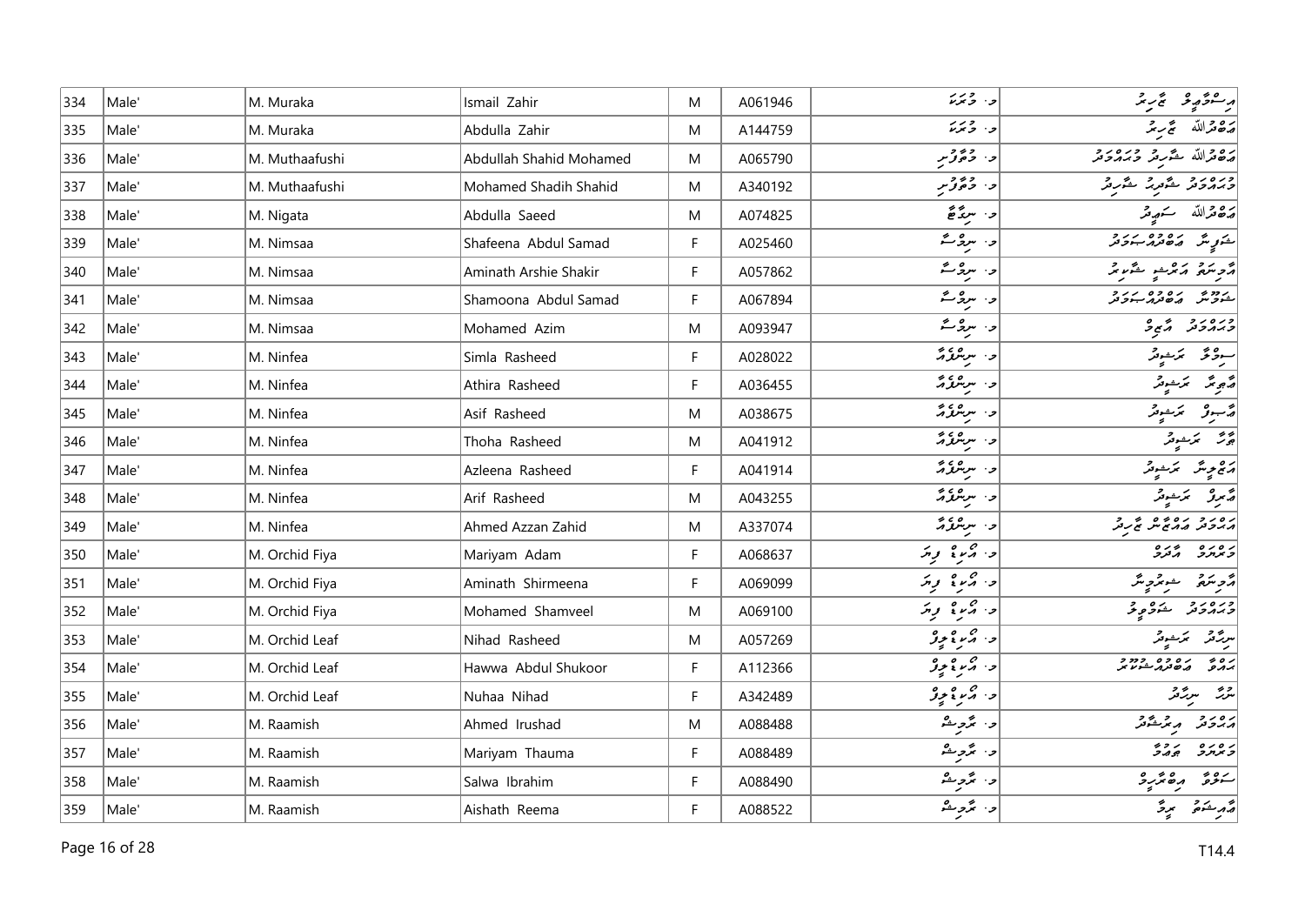| 360 | Male' | M. Raamish     | Hawwa Shahuma                | F           | A137992 | ا د . مگرم شک                                     | برەپچ<br>ستذرقر                              |
|-----|-------|----------------|------------------------------|-------------|---------|---------------------------------------------------|----------------------------------------------|
| 361 | Male' | M. Raiy Villa  | Ibrahim Asif                 | M           | A000490 | د . بره و د گ                                     | ەھ ئۈر ۋ                                     |
| 362 | Male' | M. Raiy Villa  | Mohamed Asif                 | M           | A027743 | ر <sub>سمگ</sub> و <sub>ع</sub> و                 | כנסגב ביתר                                   |
| 363 | Male' | M. Raiy Villa  | Hussain Asif                 | M           | A033042 | —<br>ا <sup>ح .</sup> ئىقۇمۇقى                    | چرىسىم ھەسىرى                                |
| 364 | Male' | M. Raiy Villa  | Abdulla Asif                 | M           | A033062 | د· ئرگۇرۇ                                         | مَصْعَدِاللّهِ مَرْجَعَ                      |
| 365 | Male' | M. Raiy Villa  | Laila Asif                   | $\mathsf F$ | A037353 | ى ئىق <sub>ۇ</sub> مۇ                             | ىمەنۇ ئەسىر                                  |
| 366 | Male' | M. Raiy Villa  | Fathimath Zaini Hussain Asif | F           | A331589 | د· ئىگ <sub>ە</sub> مۇمۇ                          | ۋە ئە ئەرىپە ئەسەر شەر ق                     |
| 367 | Male' | M. Raiy Villa  | Aishath Nasha Asif           | $\mathsf F$ | A335842 | —<br> د· ئىقومۇ                                   | مەرىشىمى سىنگە مەجبىر                        |
| 368 | Male' | M. Raiy Villa  | Mohamed Nabeel Ibrahim       | M           | A345097 | [ر. ئىۋە <sub>م</sub> ۇ                           | ورەرو شھر مەھرىر                             |
| 369 | Male' | M. Raiy Villa  | Fathimath Raniya Ibrahim     | F           | A345098 | <sub>ح</sub> ، ئى <sub>م</sub> ۇم <sub>ۇ</sub> مۇ | توجوحو مرسرته مرکبر                          |
| 370 | Male' | M. Saina       | Mohamed Naeem                | M           | A048739 | ى سىگەرىش                                         | ورەرو شەۋ                                    |
| 371 | Male' | M. Saljam Aage | Ibrahim Munaz                | M           | A023210 | و . ستوقع و و و ،<br>و . ستوقع و در د             | رەپرىر دىرە                                  |
| 372 | Male' | M. Saljam Aage | Hussain Muaz                 | M           | A023211 | و . شود و و و و<br>و . شود و د و                  | جر شهر شده و در م                            |
| 373 | Male' | M. Saljam Aage | Ahmed Athif                  | M           | A034685 | و . ستوقع و پر و<br>و . ستوقع و پر و              | برەر ئە ئەر                                  |
| 374 | Male' | M. Saljam Aage | Aminath Ali Didi             | F           | A045311 | و . شود و و و .<br>و . شود و د د                  | أتروسكم أأتمومومر                            |
| 375 | Male' | M. Saljam Aage | Mohamed Rasheed              | M           | A070548 | و . ستوقع و پر ه<br>و . ستوقع و پر ی              | وره رو گرشونگر<br>ح <i>پر ه</i> ونگر گرشونگر |
| 376 | Male' | M. Saljam Aage | Jaishan Athif                | F           | A347702 | و . ستوقع و و پ                                   | قەرشىش شور                                   |
| 377 | Male' | M. Saljam Aage | Ali Raiyan Rasheed           | M           | A351766 | و . ستوقع و و پم<br>و . ستوقع و درو               | كالمج الكرمركانات الكرشوند                   |
| 378 | Male' | M. Saljamge    | Guraisha Musthafa            | F           | A032783 | و .   روم و ه و و<br>و .   ستوقع و ی              | ويمدث وجوز                                   |
| 379 | Male' | M. Saljamge    | Ali Saimon                   | M           | A034136 | و، ستوقع و و                                      | ړې شرکر                                      |
| 380 | Male' | M. Saljamge    | Aishath Niyan Moosa Didi     | F           | A034415 | د . روده ،<br>د . ستوقع د د                       | ر<br>ג'ו ג'ב יקג'ית כ"ב וקנק                 |
| 381 | Male' | M. Saljamge    | Fathimath Leena              | $\mathsf F$ | A038136 | و .   روم و ه ه<br>و .   ستوقع و ی                | ۋەدە دېگر                                    |
| 382 | Male' | M. Saljamge    | Aminath Zeeniya              | F           | A038137 | و .   روم و ه ه<br>و .   ستوقع و ی                | أأرمز المستمرين                              |
| 383 | Male' | M. Saljamge    | Ahmed Zaid                   | M           | A039526 | و .   روم و ه ه<br>و .   ستوقع و ی                | أرور ويحمد                                   |
| 384 | Male' | M. Saljamge    | Hassan Aflaam                | M           | A040837 | د . روده ،<br>د . سنود د د                        | برسەش مۇمۇھ                                  |
| 385 | Male' | M. Saljamge    | Moosa Mohamed Didi           | M           | A041189 | و .     ـرە رە ،<br>و .     ــونو تو د            |                                              |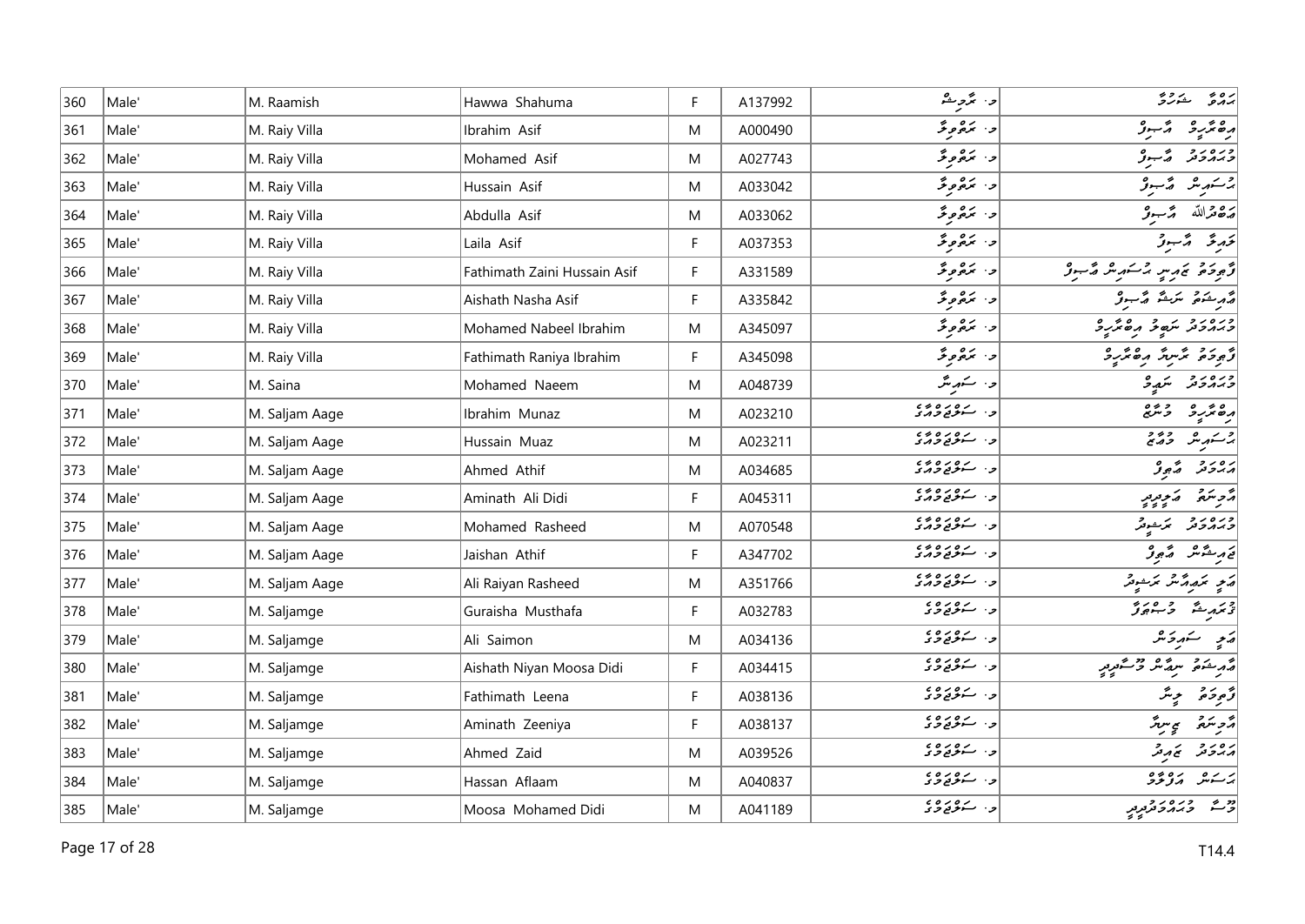| 386 | Male' | M. Saljamge      | Hawwa Zaina                 | F | A057617 | و .   روم و ه ه<br>و .   ستوقع و ی    | برە ئەربىر                                                                                                                                                                                                                       |
|-----|-------|------------------|-----------------------------|---|---------|---------------------------------------|----------------------------------------------------------------------------------------------------------------------------------------------------------------------------------------------------------------------------------|
| 387 | Male' | M. Saljamge      | Ibrahim Saizan              | M | A058276 | و . ستوقع و و                         | ە ھەترىر <sup>ە</sup><br>برھ ترىرى                                                                                                                                                                                               |
| 388 | Male' | M. Saljamge      | Mariyam Neena               | F | A060287 | و، ستوقع و د                          | ويوبره<br>سریٹر                                                                                                                                                                                                                  |
| 389 | Male' | M. Saljamge      | Ismail Aksam                | M | A066923 | و، ستوقع و ی                          | ر عۇرپە ئەربە                                                                                                                                                                                                                    |
| 390 | Male' | M. Saljamge      | Mohamed Ziyad               | M | A071848 | و. ستوقع و پ                          | כנסנכ<br>כגובת <sub>מ</sub> ותל                                                                                                                                                                                                  |
| 391 | Male' | M. Saljamge      | Mohamed Miraash Imthiyaz    | M | A156129 | و .   روم و ه ه<br>و .   ستوقع و ی    | כנסגב סמס סמס<br>כמהכת כמה בי הכתחת                                                                                                                                                                                              |
| 392 | Male' | M. Saljamge      | Azan Zaid                   | M | A161205 | د . روده ،<br>د . سنود د د            | أرقرش تجاريتمر                                                                                                                                                                                                                   |
| 393 | Male' | M. Saljamge      | Mohamed Zuhan Zaid          | M | A348174 |                                       | ورەرو ووھر تم بروژ                                                                                                                                                                                                               |
| 394 | Male' | M. Sandhura      | AHMED JAUSHAN SHAHEEM       | M | A340075 | و. سەندىرىر                           | رەر دېر دېگر ځرگ                                                                                                                                                                                                                 |
| 395 | Male' | M. Sandhura      | Fathimath Julmeeran Shaheem | F | A340076 | و. ڪشھريمر                            | ژُودَهُ ٷڋۑڗ۠ٮۯۦ؊ڔۣڐ                                                                                                                                                                                                             |
| 396 | Male' | M. Sandhura      | Mohamed Arzan Asif          | M | A341147 | و. سەندىرىر                           | כנסגב גבגם שהפר                                                                                                                                                                                                                  |
| 397 | Male' | M. Sandhura      | Aishath Razan Asif          | F | A341150 | و. سەھەتەتە                           | ە ئەستىم ئىتى ئەر ئەسىر                                                                                                                                                                                                          |
| 398 | Male' | M. Selly         | Hawwa Nafeela               | F | A046709 | و- سکوي                               | رَه وَ سَمَدٍ وَّ                                                                                                                                                                                                                |
| 399 | Male' | M. Selly         | Aishath Nishdha Jinan       | F | A157053 | ا پر کے دیا                           | ر<br>رگرمشکو سرمشور میشور                                                                                                                                                                                                        |
| 400 | Male' | M. Sheeza Manzil | Zulfa                       | F | A023190 | د . ڪوپچ <i>و</i> نگرې <sub>ج</sub> و | ە 29 گە                                                                                                                                                                                                                          |
| 401 | Male' | M. Shura Manzil  | Hamid Ismail                | M | A050500 | و. ڪي تر تر شرح ٿر                    | ر<br>ر <sub>وب</sub> ر بر دور                                                                                                                                                                                                    |
| 402 | Male' | M. Sidney        | Shifan Rasheed              | M | A053320 | ح المسوءِ <sub>مير</sub><br>مر        | ا<br>سورگانگر انگرېشونگر                                                                                                                                                                                                         |
| 403 | Male' | M. Sidney        | Imran Rasheed               | M | A053321 | د. سوءِ <sub>سو</sub>                 | أرومرير المرشور                                                                                                                                                                                                                  |
| 404 | Male' | M. Sidney        | Hamid Ali                   | M | A053376 | د، سوءِ سرِ                           | يَّحْرِ مَدْ أَيْرَ إِ                                                                                                                                                                                                           |
| 405 | Male' | M. Sidney        | Ali Rasheed                 | M | A079397 | د . سوءِ <sub>سمي</sub>               | كامي الكرشوقر                                                                                                                                                                                                                    |
| 406 | Male' | M. Sidney        | Irufan Rasheed              | M | A120973 | د. سوءِ <sub>سر</sub>                 |                                                                                                                                                                                                                                  |
| 407 | Male' | M. Sidney        | Aminath Eman Rasheed        | F | A329864 | د، سوءِ سرِ                           | ה<br>הכיתה הכית תייבת                                                                                                                                                                                                            |
| 408 | Male' | M. Silver Line   | Abdulla Siyad Mohamed       | M | A040339 | و سوء مروَ بر ش                       | ره و الله سورتر و ره د و<br>مصرالله سورتر و برمرد                                                                                                                                                                                |
| 409 | Male' | M. Star          | Shadiya Abdulla             | F | A000083 | ر ، سۇھاير                            | شمورتر ضرة ترالله                                                                                                                                                                                                                |
| 410 | Male' | M. Star          | Mohamed Razeen              | M | A041502 | ر ، سۇھاير                            | ד ממיד האמית האידורי היו האידורי היו היו היו היו היו היו ליידי היו היו ליידי ביו היו ליידי ביו ליידי ביו ליידי<br>קישוב האידורי האידורי האידורי היו ליידי האידורי היו ליידי האידורי האידורי האידורי האידורי האידורי היו ליידי לי |
| 411 | Male' | M. Star          | Fathimath Razeena           | F | A042960 | و· سگھُ مر                            | تزجوخا تربي متر                                                                                                                                                                                                                  |
|     |       |                  |                             |   |         |                                       |                                                                                                                                                                                                                                  |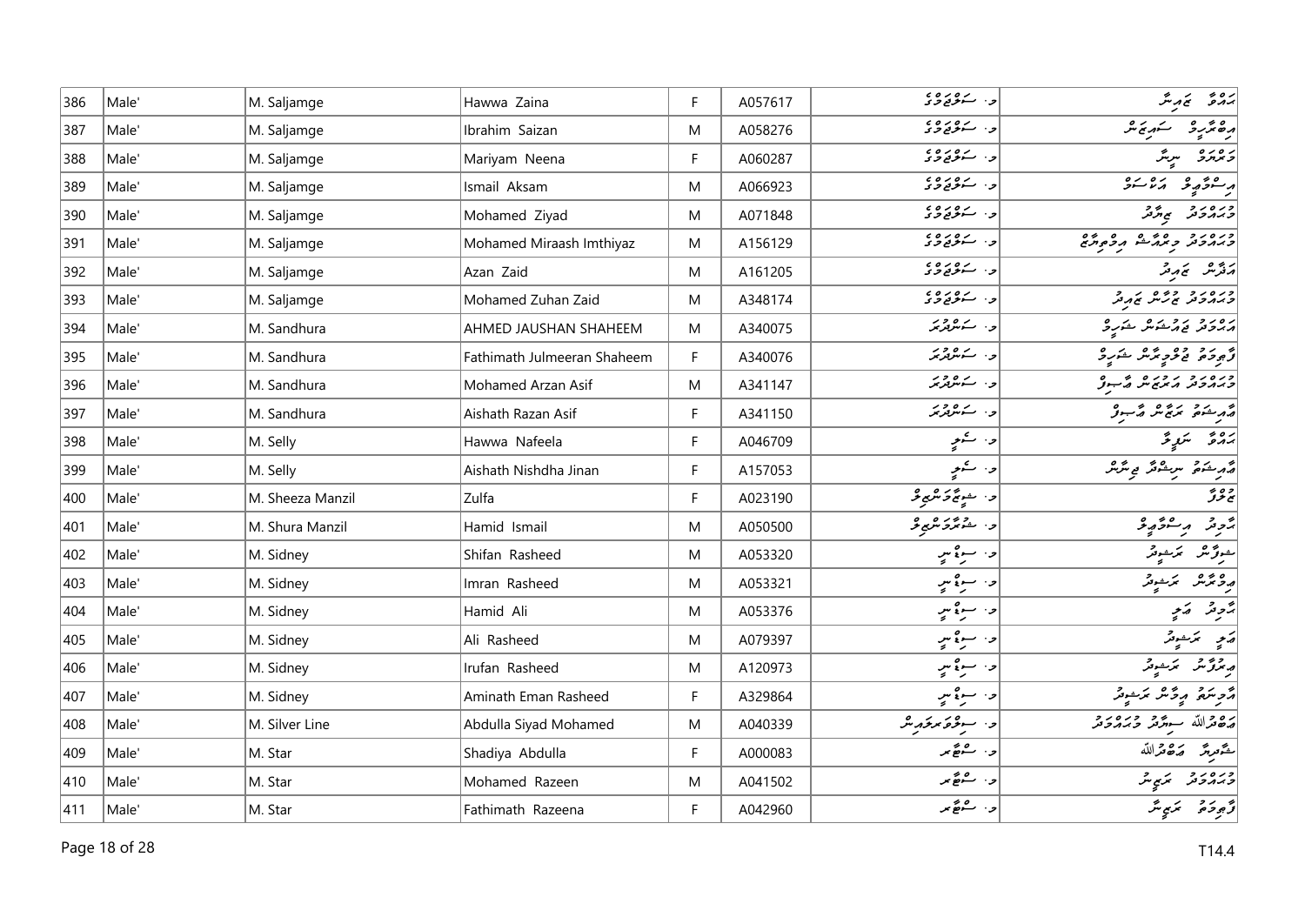| 412 | Male' | M. Star         | Abdulla Hassan         | M           | A066689 | ر ، سۇھاير                         | برە تراللە<br>برسەمىر                         |
|-----|-------|-----------------|------------------------|-------------|---------|------------------------------------|-----------------------------------------------|
| 413 | Male' | M. Sunshine     | Aminath Haifa          | F           | A011423 | ر سەھرىش <sub>ى</sub> ر ھ          | أثر حريره<br>ىز بەرىخ                         |
| 414 | Male' | M. Sunshine     | Abdulla Shakeeb        | M           | A011424 | <mark>و. سەنئۇر</mark> بىر         | مَهْ قَرَاللّه خَدَمَ هُ                      |
| 415 | Male' | M. Sunshine     | Khadeeja Ibrahim       | F           | A011425 | <mark>و، سەھرىشەر</mark> بىر       | ئر توريخ<br>موقع                              |
| 416 | Male' | M. Sunshine     | Ali Leeman Shakeeb     | M           | A036036 | ى سەئىرىشەر بىر<br>.               | ړې پېژنر شړه                                  |
| 417 | Male' | M. Sunshine     | Mohamed Thahseen       | M           | A039039 | ى سەشرىشىرىش                       | وره د ده ده به                                |
| 418 | Male' | M. Suthuli      | Hassan Manik           | ${\sf M}$   | A001686 | د. سنهجو                           | بركسكونجريرة                                  |
| 419 | Male' | M. Suthuli      | Fathimath Ibrahim      | F           | A066103 | -<br> وستموم                       | توجدة مقتررة                                  |
| 420 | Male' | M. Suthulimaage | Adam Maniku            | M           | A027703 | و . سوگورو .<br>د . سوگورو .       | و ده د سره<br>م <sup>ح</sup> ترو د سره        |
| 421 | Male' | M. Suthulimaage | Mohamed Faizan         | ${\sf M}$   | A045878 | و . روو ده و.<br>د . سعونونو د     | כלפלב בתואים                                  |
| 422 | Male' | M. Suthulimaage | Aishath Reena          | F           | A052447 | و . روو ده و.<br>د . سعونونو د     | وكرمشكو بريگر                                 |
| 423 | Male' | M. Suthulimaage | Ibrahim Afzan          | ${\sf M}$   | A052448 | و . روم و و .<br>د . سعوم و د د    | رە ئەر ئەرى ئە                                |
| 424 | Male' | M. Suthulimaage | <b>Ahmed Manik</b>     | M           | A055285 | و . روو ده پا<br>و . سعو توری      | ر ۲۰۰۵ ور<br>ג ژ ژ ژ ژ سربا                   |
| 425 | Male' | M. Suthulimaage | Mariyam Naeema         | $\mathsf F$ | A058581 | و . شمه د و .<br>د . شمه د د د     | במתכ" יתגל                                    |
| 426 | Male' | M. Suthulimaage | Mohamed Afsal          | ${\sf M}$   | A069204 | و . روو ده و.<br>و . سعو و و د     | ورەرو رەپرە<br><i>دىدە</i> رىر م <i>ۆ</i> جى  |
| 427 | Male' | M. Suthulimaage | Aishath Neema          | F           | A069205 | د دوده<br>د سوگودی                 | أمار منكوم المسرم                             |
| 428 | Male' | M. Suthulimaage | Hussain Faisal         | M           | A075559 | و . روو ده »<br>و . سعو توری       | وستهرش تصبحو                                  |
| 429 | Male' | M. Suthulimaage | Mohamed Sham           | ${\sf M}$   | A080376 | و . روو ده و.<br>و . سعو و و د     | ورەر دەر ئە                                   |
| 430 | Male' | M. Suthulimaage | Ali Sinaan Ahmed       | ${\sf M}$   | A146966 | د . مشهوره د .<br>او . مشهوره د    | ړې سرسر کرورو                                 |
| 431 | Male' | M. Suthulimaage | Ibrahim Saibaan Ahmed  | M           | A157621 | و. سنوفرونو و                      | مەھەر بەر ئەم مەدر                            |
| 432 | Male' | M. Suthulimaage | Fathimath Sama Ibrahim | $\mathsf F$ | A157622 | و . روو و .<br>و . سعونونو د       | توجدة سنؤ مقتررة                              |
| 433 | Male' | M. Suthulimaage | Mariyam Thooba         | $\mathsf F$ | A329610 | و . روو ده و.<br>د . سعو تورد د    | دون<br>جوځ<br>ر ه بر ه<br><del>د</del> بربر د |
| 434 | Male' | M. Suthulimaage | Hawwa Theeba           | F           | A332130 | و . روو و .<br>و . سعونونو د       | برە پى<br>جوحَّ                               |
| 435 | Male' | M. Suthulimaage | Mariyam Leena          | F           | A394158 | و . روو و .<br>و . ستمونونو .<br>م | ويربرو<br>پوستر<br>پ                          |
| 436 | Male' | M. Sweet Dream  | Aminath Shehenaz       | F           | A012986 |                                    | شەر شرچ<br>ړ څر سره                           |
| 437 | Male' | M. Sweet Dream  | <b>Ahmed Manik</b>     | M           | A070378 | د . سگوه علاو د د                  | ړه رور په                                     |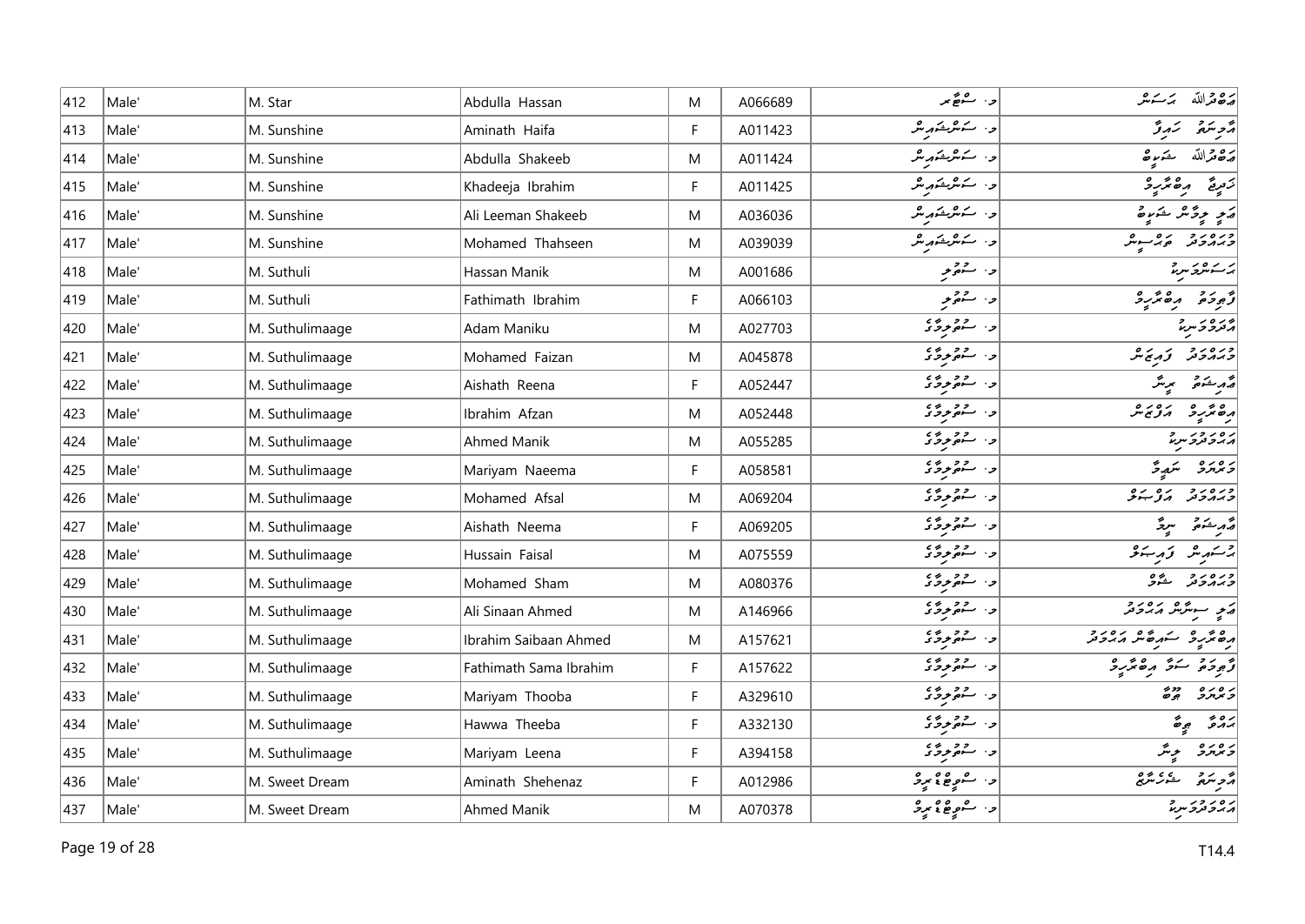| 438 | Male' | M. Sweet Dream            | Ibrahim Sawaad               | M           | A073092 | ر. گ <sub>و</sub> ءِ ۽ <sub>مر</sub> و                                                 | سەھ تىر<br>ەر ھەترىر ۋ                                 |
|-----|-------|---------------------------|------------------------------|-------------|---------|----------------------------------------------------------------------------------------|--------------------------------------------------------|
| 439 | Male' | M. Sweet Dream            | Aishath Shabana              | F           | A081779 | د . ڪوچ ۽ برو                                                                          | پ <sup>ر</sup> برختمو<br>مرب<br>شەھ ئىر                |
| 440 | Male' | M. Sweet Dream            | Hussain Salman               | M           | A096743 | د . گو <sub>م</sub> وه و د و                                                           | 2 مەر بىر مەدەبىر<br>مەر بىر                           |
| 441 | Male' | M. Sweet Dream            | Ismail Samooh                | M           | A321566 | د . گو <sub>م</sub> وه و د و                                                           | وستوقيعه<br>سەدەر                                      |
| 442 | Male' | M. Sweet Dream            | Ali Samah                    | M           | A321567 | د . سوءٍ هو د و                                                                        | $25 - 26$                                              |
| 443 | Male' | M. Sweet Dream Hulhagubai | Ali Maniku                   | M           | A069626 | د . سوءٍ عاءٍ و مرد در در در در استفاده بر<br>مرد استور عام در مرد در در در استفاده بر | ە ئىرىر ئىرىد<br>ئى                                    |
| 444 | Male' | M. Sweet Dream Hulhagubai | Ibrahim Ghannam              | M           | A116597 | - موقع مرد رود                                                                         | $rac{2}{3}$<br>ۇ ئىرىتر <i>ى</i> ر                     |
| 445 | Male' | M. Tharaha                | Ahmed Sujeeth                | M           | A024020 | ە بە ئەتەر                                                                             | رەر دەر ئەرە<br>مەركى سى <i>م</i>                      |
| 446 | Male' | M. Tharaha                | Mariyam Manike               | F           | A024042 | وستحريخرك                                                                              | رەرەر                                                  |
| 447 | Male' | M. Tharaha                | Aminath Zumeena              | F           | A051096 | و به نوټرک                                                                             | تح حر مگر<br>أرمز ترة                                  |
| 448 | Male' | M. Tharaha                | Fathimath Sudha              | F           | A051097 | وسيمركز                                                                                | سەۋىر<br>وٌ جو رَ ح                                    |
| 449 | Male' | M. Unima Villa            | Mariyam Rasheeda             | $\mathsf F$ | A043756 | د· م <sup>ع</sup> سرد گورځه                                                            | رەرە يەجەد                                             |
| 450 | Male' | M. Unima Villa            | Mohamed Rasheed              | M           | A048204 | د به مریز و ژ                                                                          | ورەرو ترشيتر                                           |
| 451 | Male' | M. Unimaa                 | Ahmed Adil                   | M           | A033003 | د . مه شرد                                                                             | أرور ويمرو                                             |
| 452 | Male' | M. Unimaa                 | Najma Mohamed                | F           | A036683 | و . ه پهرنگ                                                                            | ر و به دره ر و<br>سرچ د کربر کر                        |
| 453 | Male' | M. Unimaage               | Ibrahim Nashid Mohamed       | M           | A025396 | و . م <sup>و</sup> سرچر                                                                | رە ئەرە ئەسىر دىرەرد<br>بەھەرىي ئەسىر دىمەدىر          |
| 454 | Male' | M. Unimaage               | Ahmed Waheed                 | M           | A032638 | د . ر <sup>و</sup> سردگی                                                               | پره پر ته توپه تر                                      |
| 455 | Male' | M. Unimaage               | Fathimath Renee Abdul Sattar | F           | A034455 | د . ر <sup>و</sup> سردگی                                                               | י הר הר הסבט הסביר החייבה<br>צהב כם המיית השבנה החייבה |
| 456 | Male' | M. Unimaage               | Ahmed Rifaee Abdul Sattar    | M           | A069878 | و . م <sup>و</sup> سرچ <sup>ی</sup>                                                    |                                                        |
| 457 | Male' | M. Unimoo                 | Hafeeza Ahmed                | F           | A039841 | כי המינדי                                                                              | برَوٍ يُورُدُ مَدَّ                                    |
| 458 | Male' | M. Unimoo                 | Aminath Suha Hussain         | $\mathsf F$ | A049062 | י ה"תב"                                                                                | ۇ ئەسمى سىز بر سەر بىر                                 |
| 459 | Male' | M. Unimoo                 | Maharath Ahmed               | F           | A098409 | כ ו המינדי                                                                             | ر د ده ده د و د<br>ترکر د بر د برگر تر                 |
| 460 | Male' | M. Uniya                  | Moosa Mohamed Fulhu          | M           | A035448 | د به مهر                                                                               | دو دره د د د<br>و شد د بر د ترو د                      |
| 461 | Male' | M. Uniya                  | Siyana Ahmed                 | F           | A059341 | د به مهنگر                                                                             | سەۋش مەردىر                                            |
| 462 | Male' | M. Uniya                  | Qasim Mohamed Fulhu          | M           | A059342 | د. مەسىر                                                                               | ۇ سەۋ<br>و ره ر و و و<br>تر پر تر تر تر تر             |
| 463 | Male' | M. Uniya                  | Aishath Nadha Gasim          | F           | A151775 | و . مرسمتر                                                                             | مەر شەق سەتگە تۇسىنى                                   |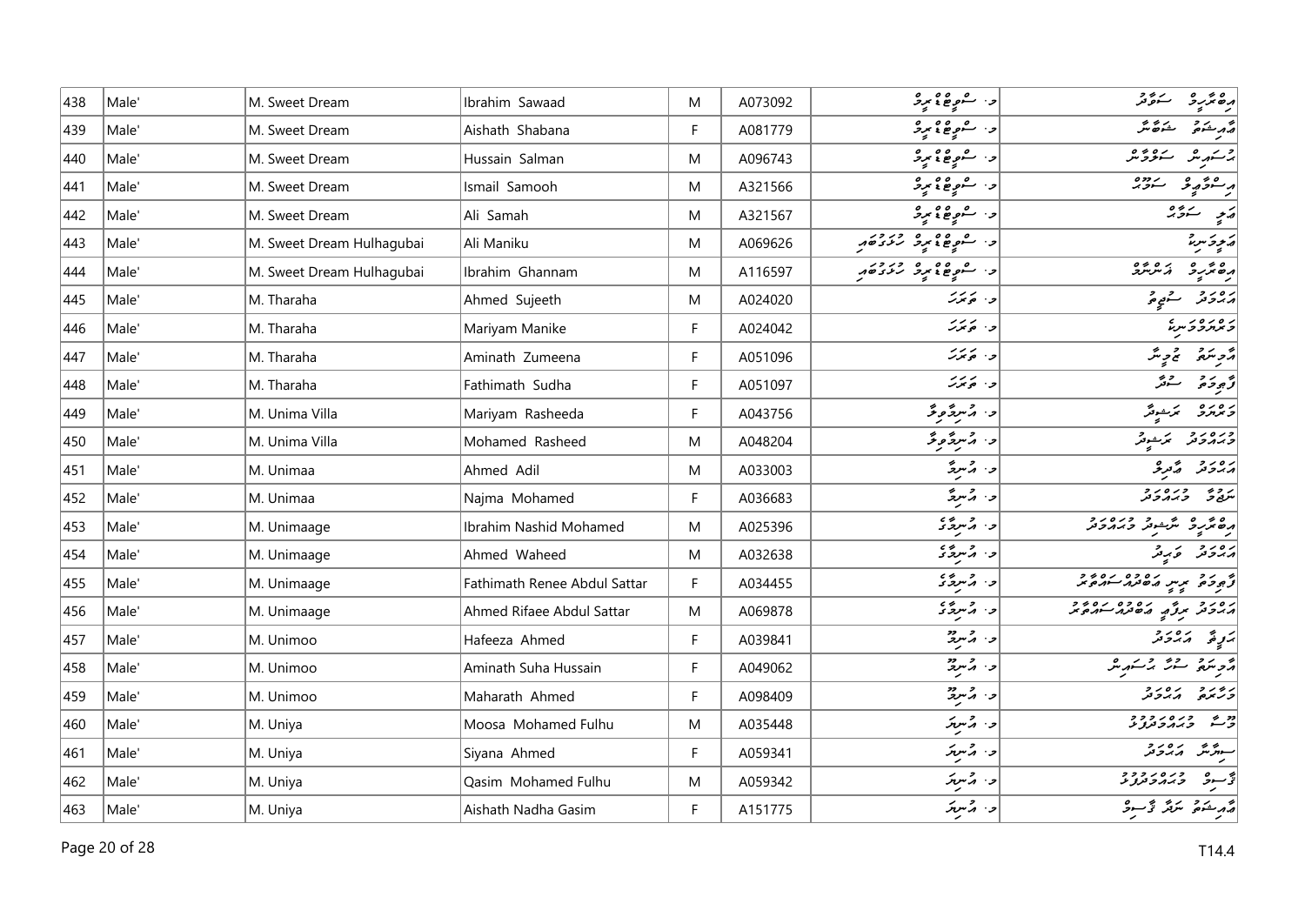| 464 | Male | M. Uniya     | Mariyam Nasha Qasim  |   | A166805 | ا و ۰ سرس                                                             | د ۱۵ د صريقه تخ ساو            |
|-----|------|--------------|----------------------|---|---------|-----------------------------------------------------------------------|--------------------------------|
| 465 | Male | M. Uniya     | Fathimath Nuha Qasim |   | 4325306 | برسومر                                                                | ا تر جر حر<br>- سربر - تو سسور |
| 466 | Male | IM. Varafaiv | Mohamed<br>Naseem    | M | A121601 | $\mathcal{O} \times \mathcal{O} \times \mathcal{O}$<br>  ح. و بمرثومی | フンロンコ<br>  ز بر در تر<br>سرسيو |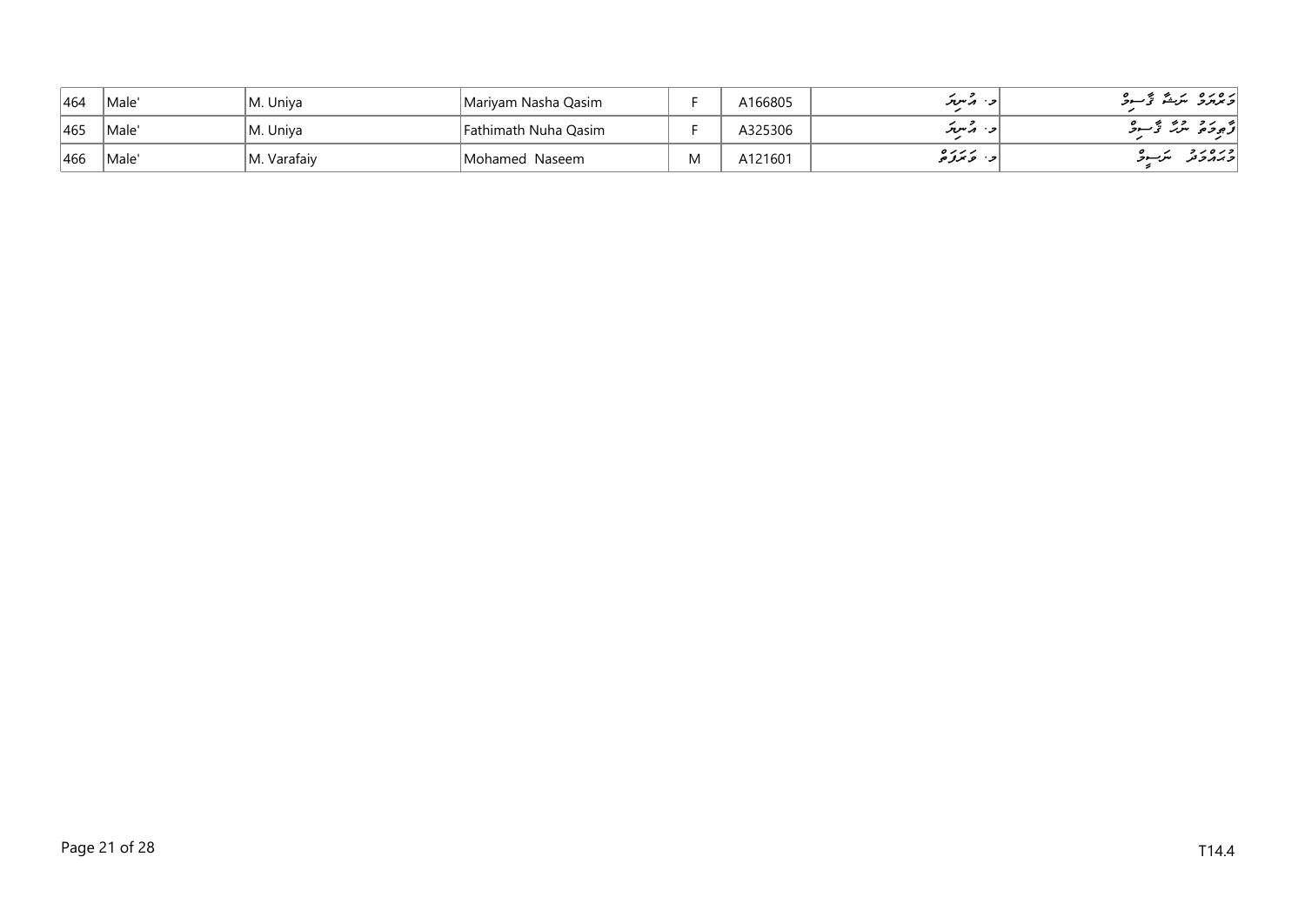## *w7qAn8m? sCw7mRo>u; wEw7mRw;sBo<*

| ' مرمر | 'يئرىثر: |
|--------|----------|
|        |          |
|        |          |
|        |          |

## *w7q9r@w7m> sCw7qHtFoFw7s; mAm=q7 w7qHtFoFw7s;*

| ىر تە | $\mathcal{O} \times$<br>$\sim$ | $\sim$<br>. . | لترنثر |
|-------|--------------------------------|---------------|--------|
|       |                                |               |        |
|       |                                |               |        |
|       |                                |               |        |

| انترنثر: | $^{\circ}$ | يبرهر | $^{\circ}$<br>سرسر |
|----------|------------|-------|--------------------|
|          |            |       |                    |
|          |            |       |                    |
|          |            |       |                    |

| ' ئىرتىر: | سر سر |  |
|-----------|-------|--|
|           |       |  |
|           |       |  |
|           |       |  |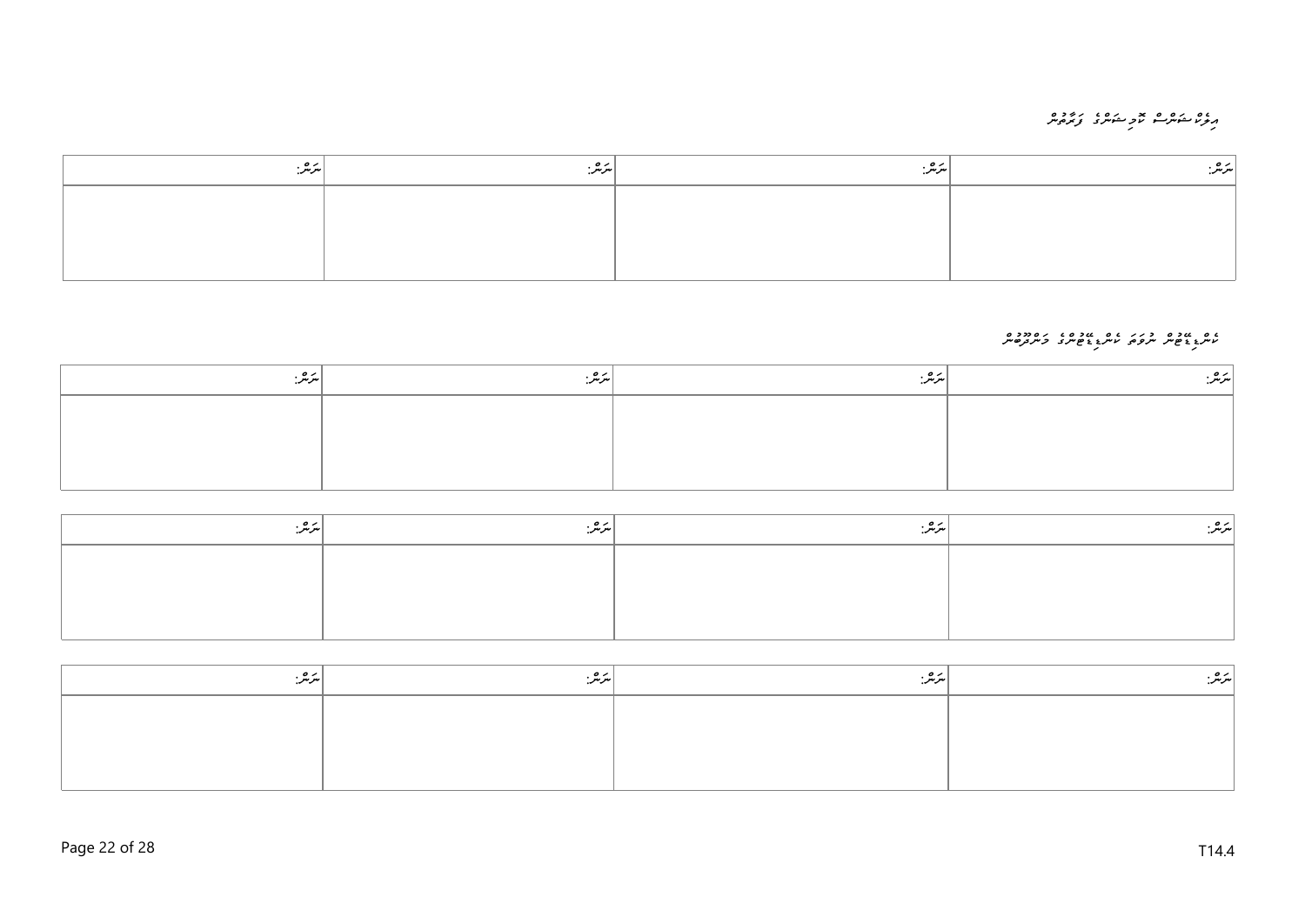| يره. | ο. | ا ير ه |  |
|------|----|--------|--|
|      |    |        |  |
|      |    |        |  |
|      |    |        |  |

| <sup>.</sup> سرسر. |  |
|--------------------|--|
|                    |  |
|                    |  |
|                    |  |

| ىئرىتر. | $\sim$ | ا بر هه. | لىرىش |
|---------|--------|----------|-------|
|         |        |          |       |
|         |        |          |       |
|         |        |          |       |

| 。<br>مرس. | $\overline{\phantom{a}}$<br>مر سر | يتريثر |
|-----------|-----------------------------------|--------|
|           |                                   |        |
|           |                                   |        |
|           |                                   |        |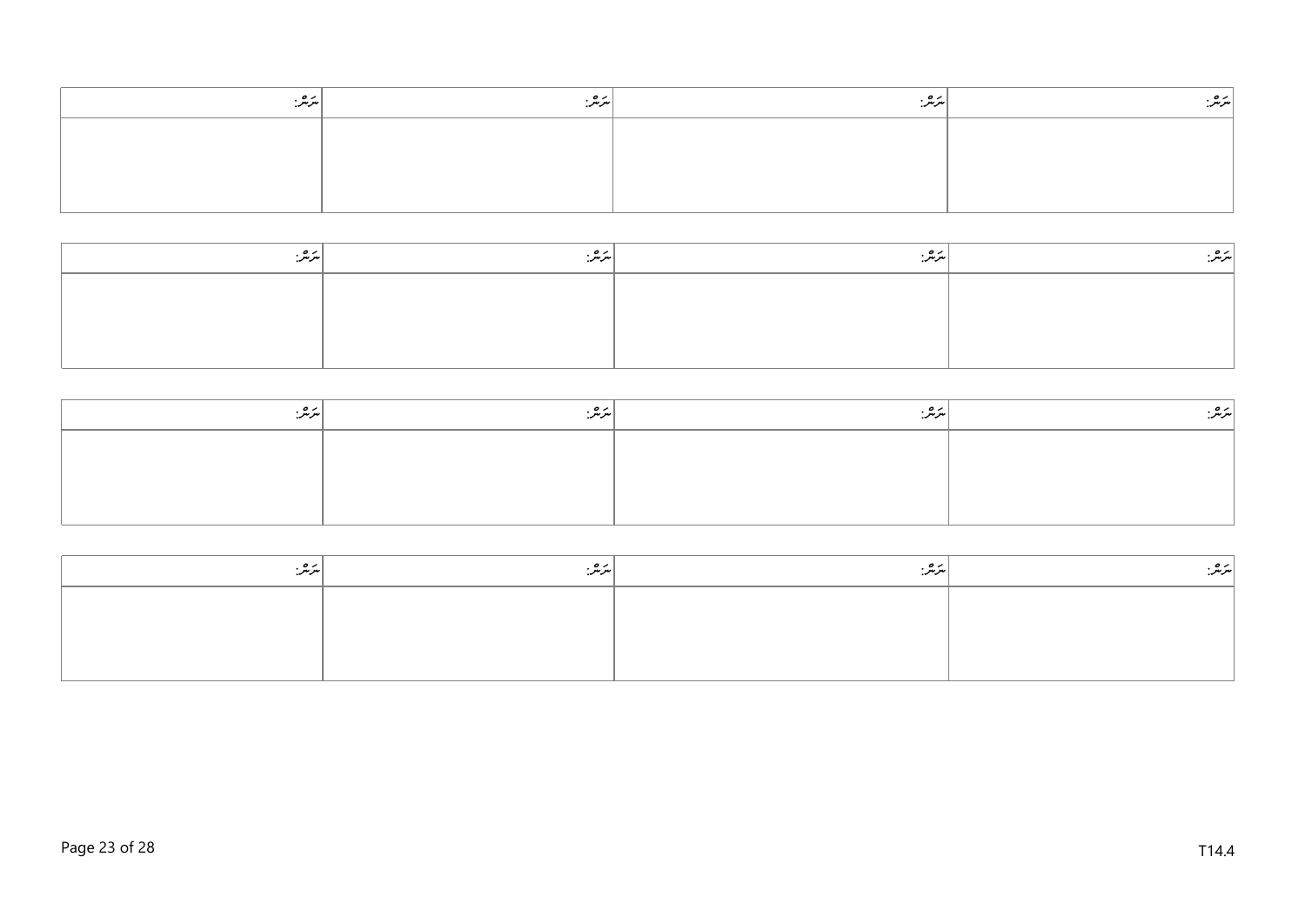| ير هو . | $\overline{\phantom{a}}$ | يرمر | اير هنه. |
|---------|--------------------------|------|----------|
|         |                          |      |          |
|         |                          |      |          |
|         |                          |      |          |

| ئىرتىر: | $\sim$<br>ا سرسر . | يئرمثر | o . |
|---------|--------------------|--------|-----|
|         |                    |        |     |
|         |                    |        |     |
|         |                    |        |     |

| 'تترنثر: | 。<br>,,,, |  |
|----------|-----------|--|
|          |           |  |
|          |           |  |
|          |           |  |

|  | . ه |
|--|-----|
|  |     |
|  |     |
|  |     |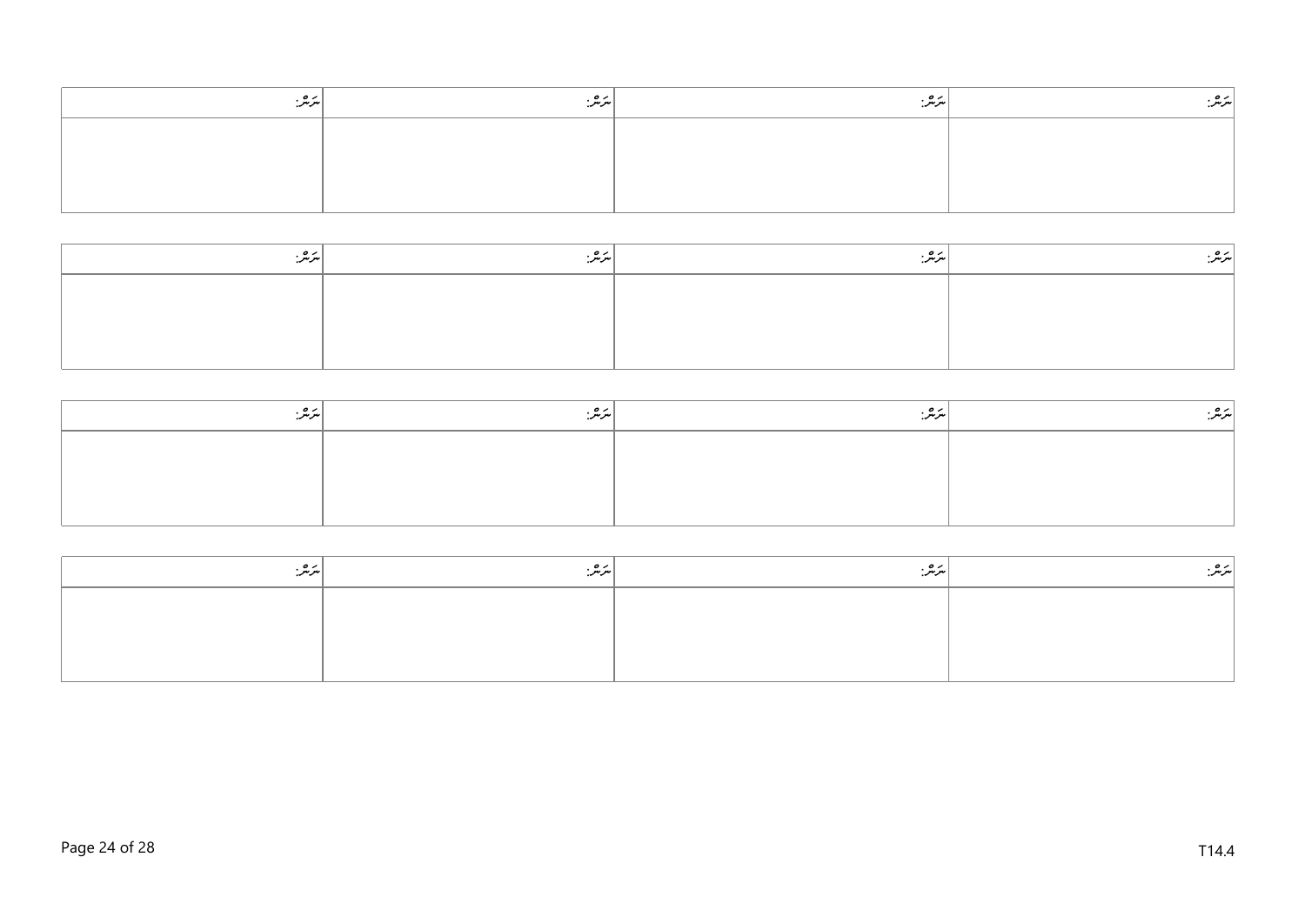| ير هو . | $\overline{\phantom{a}}$ | يرمر | اير هنه. |
|---------|--------------------------|------|----------|
|         |                          |      |          |
|         |                          |      |          |
|         |                          |      |          |

| ىر تىر: | $\circ$ $\sim$<br>" سرسر . | يترمير | o . |
|---------|----------------------------|--------|-----|
|         |                            |        |     |
|         |                            |        |     |
|         |                            |        |     |

| انترنثر: | ر ه |  |
|----------|-----|--|
|          |     |  |
|          |     |  |
|          |     |  |

|  | . ه |
|--|-----|
|  |     |
|  |     |
|  |     |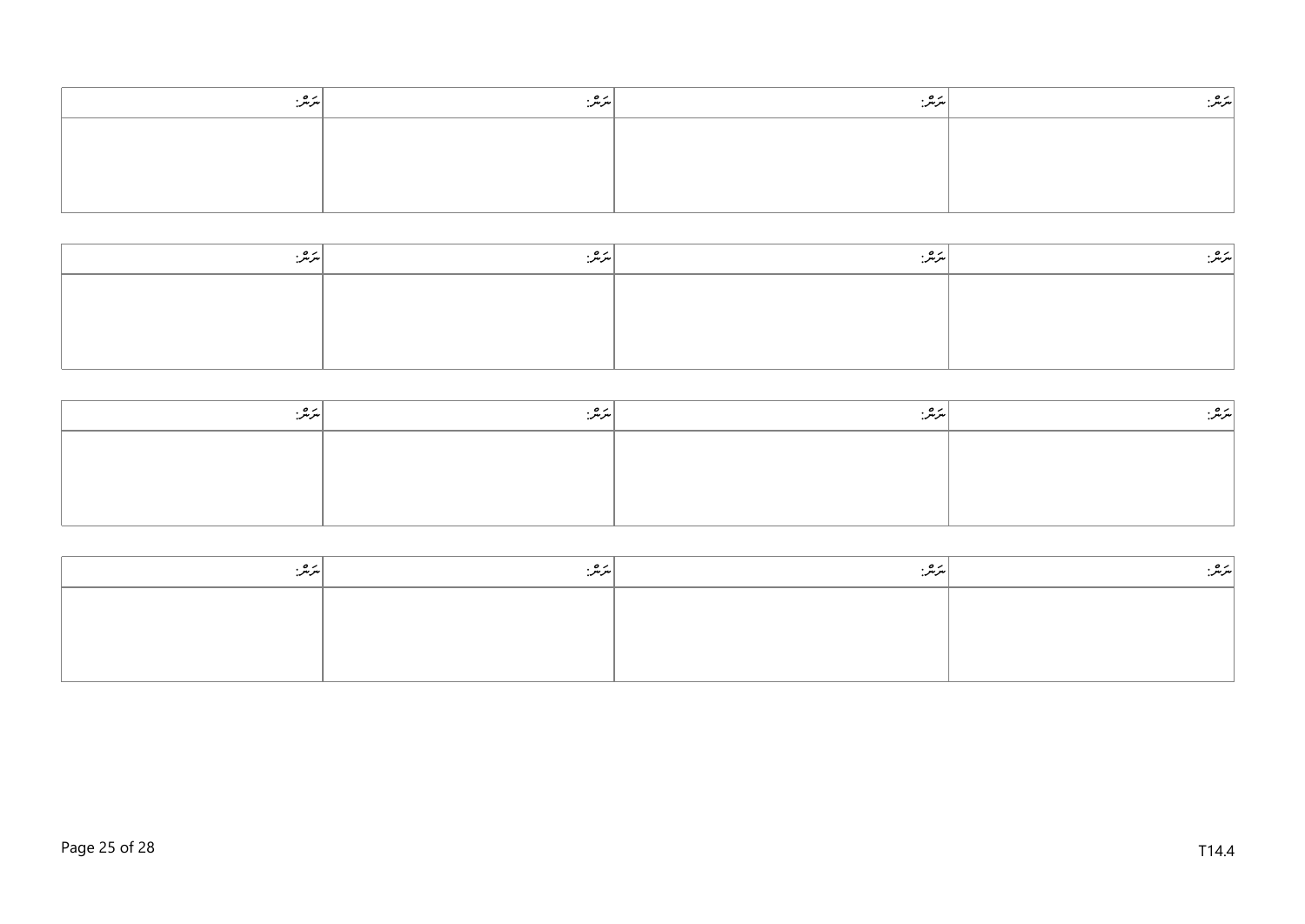| $\cdot$ | ο. | $\frac{\circ}{\cdot}$ | $\sim$<br>سرسر |
|---------|----|-----------------------|----------------|
|         |    |                       |                |
|         |    |                       |                |
|         |    |                       |                |

| ايرعر: | ر ه<br>. . |  |
|--------|------------|--|
|        |            |  |
|        |            |  |
|        |            |  |

| بر ه | 。 | $\sim$<br>َ سومس. |  |
|------|---|-------------------|--|
|      |   |                   |  |
|      |   |                   |  |
|      |   |                   |  |

| 。<br>. س | ىرىىر |  |
|----------|-------|--|
|          |       |  |
|          |       |  |
|          |       |  |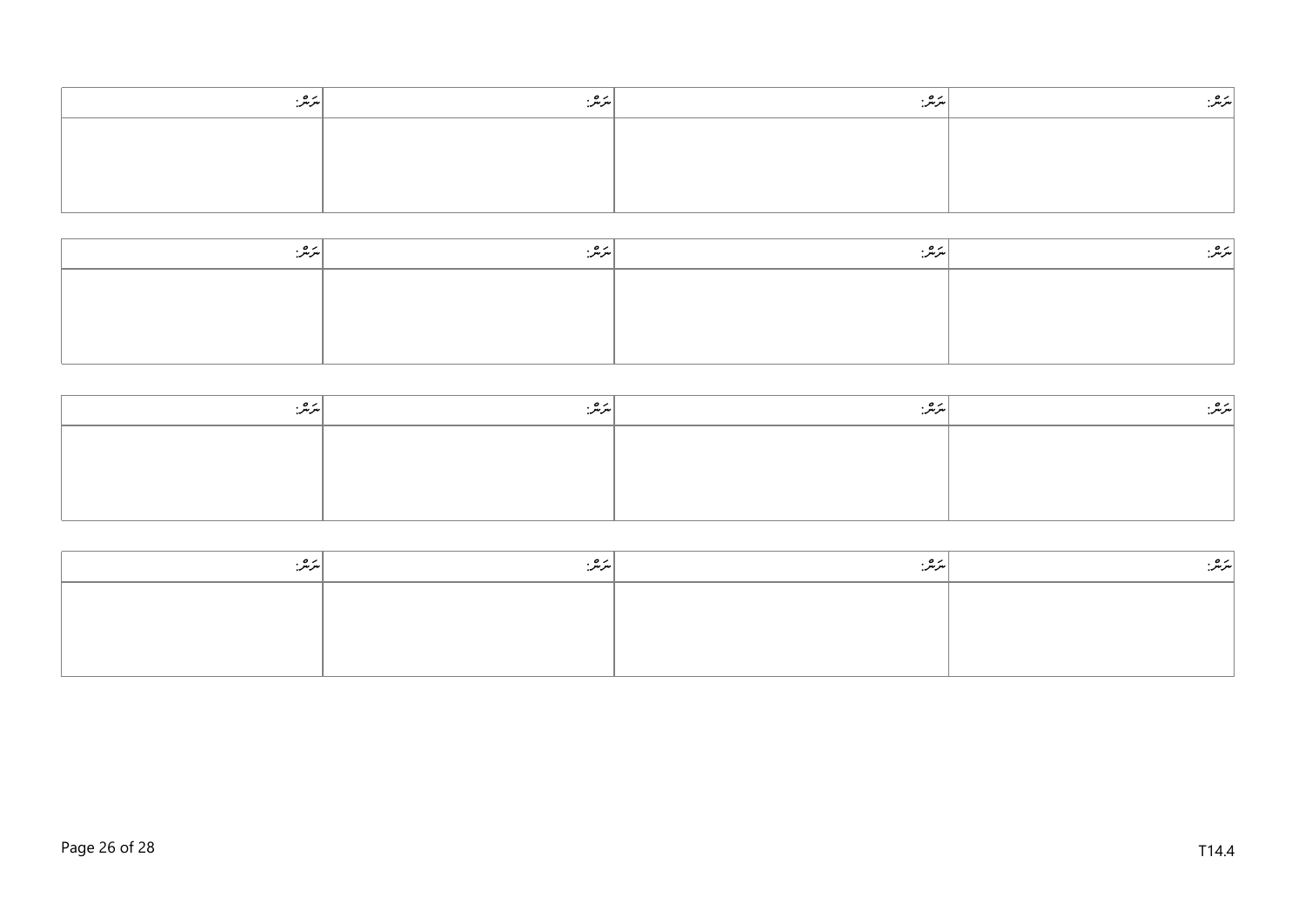| ير هو . | $\overline{\phantom{a}}$ | يرمر | لتزمثن |
|---------|--------------------------|------|--------|
|         |                          |      |        |
|         |                          |      |        |
|         |                          |      |        |

| ئىرتىر: | $\sim$<br>ا سرسر . | يئرمثر | o . |
|---------|--------------------|--------|-----|
|         |                    |        |     |
|         |                    |        |     |
|         |                    |        |     |

| الترنثر: | ' مرتكز: | الترنثر: | .,<br>سرسر. |
|----------|----------|----------|-------------|
|          |          |          |             |
|          |          |          |             |
|          |          |          |             |

|  | . ه |
|--|-----|
|  |     |
|  |     |
|  |     |